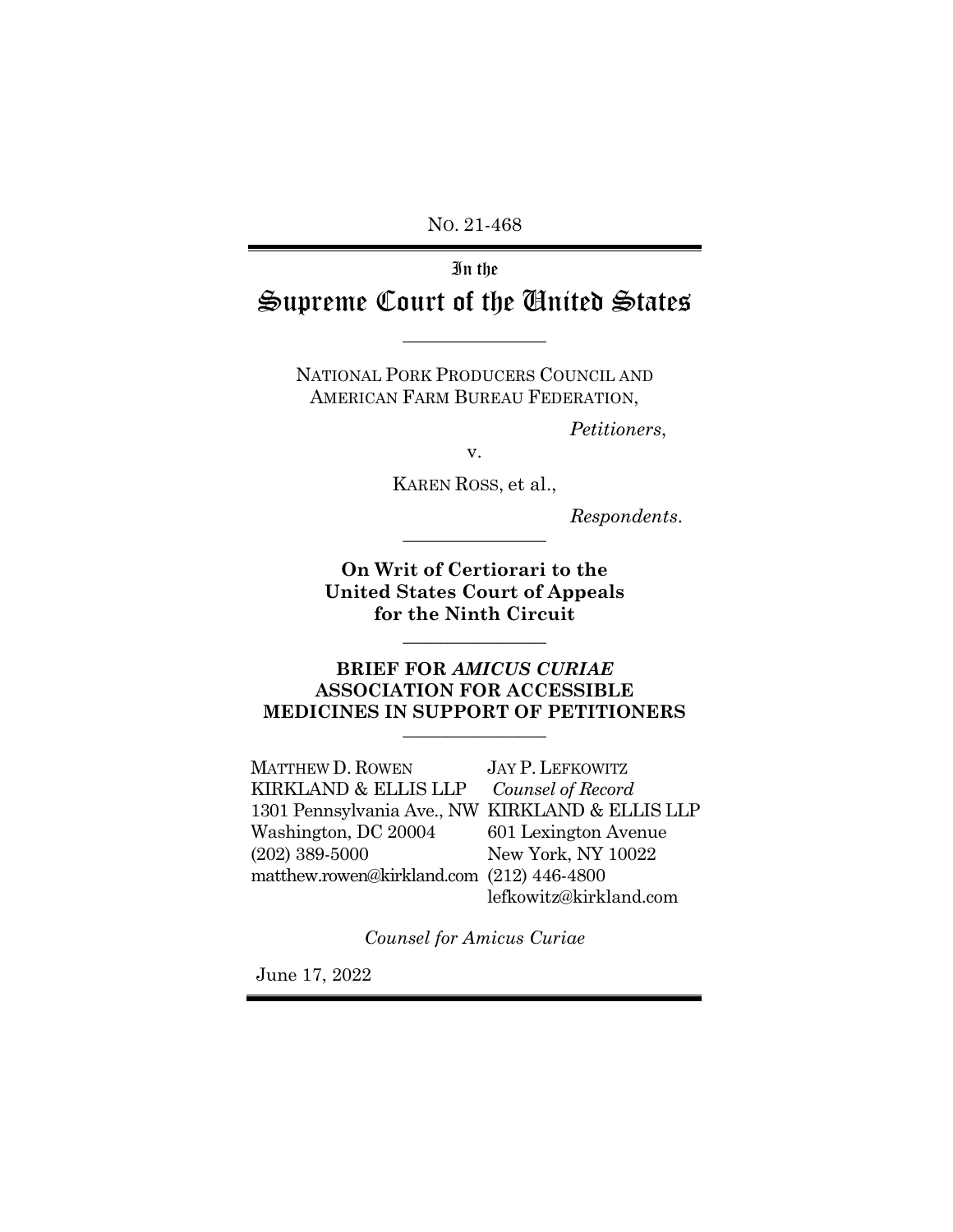# **CORPORATE DISCLOSURE STATEMENT**

The Association for Accessible Medicines is a nonprofit, voluntary association. It does not have a parent corporation, and no publicly held company has a 10% or greater ownership interest in it.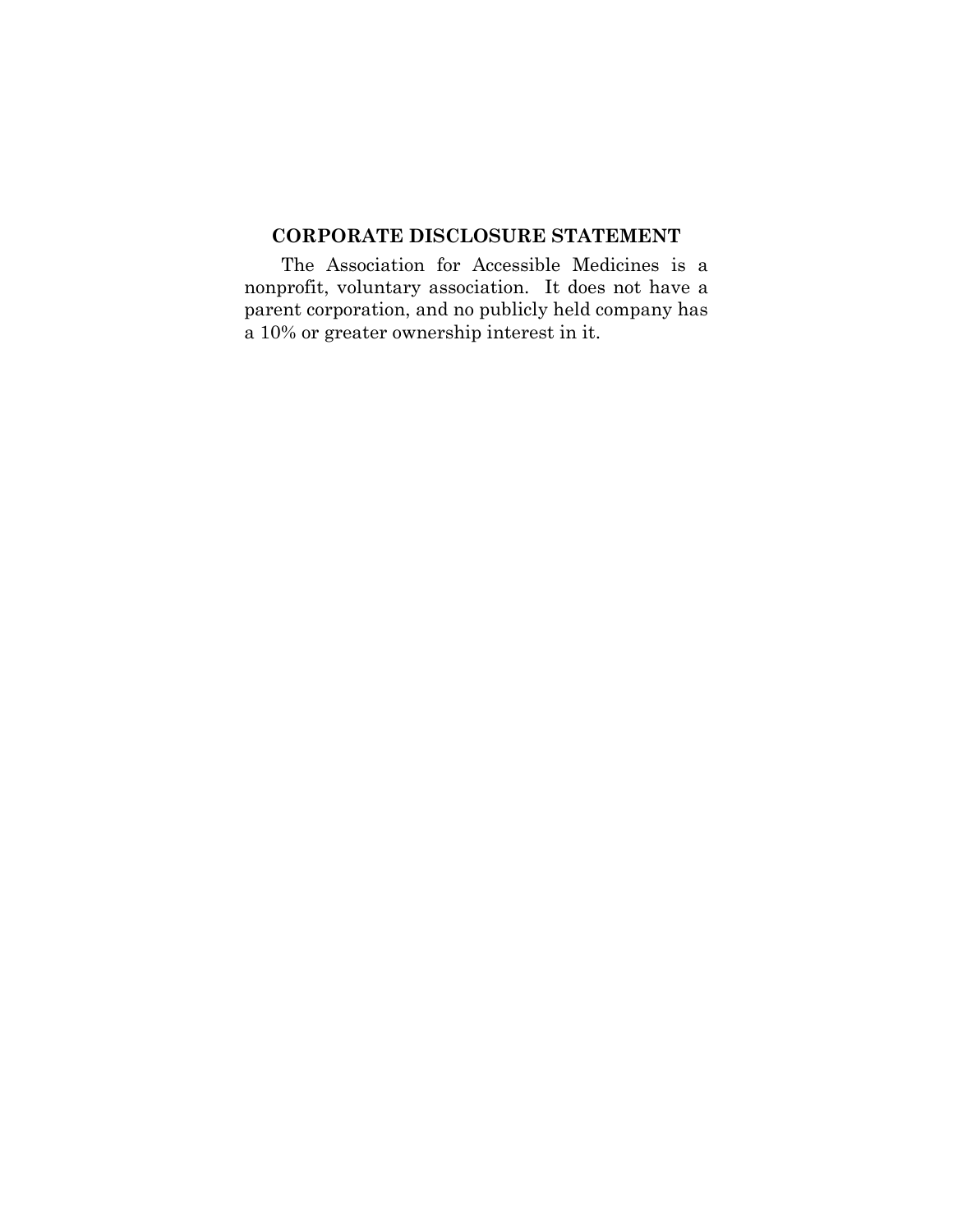# **TABLE OF CONTENTS**

| CORPORATE DISCLOSURE STATEMENTi                                                                                                               |
|-----------------------------------------------------------------------------------------------------------------------------------------------|
|                                                                                                                                               |
|                                                                                                                                               |
|                                                                                                                                               |
| The Prohibition On State Regulation Of Out-<br>Ι.<br>Of-State Commerce Is Fundamental To Our<br>Federal System And Safeguarding Liberty3      |
| II. Notwithstanding <i>Healy</i> And <i>Baldwin</i> , States<br>Continue To Enact Laws That Regulate<br>Transactions Conducted Out Of State 9 |
| III. Neither Precedent Nor Sense Supports<br>Limiting The Doctrine Applied In The Healy<br>Line Of Cases To Price-Control Statutes  14        |
|                                                                                                                                               |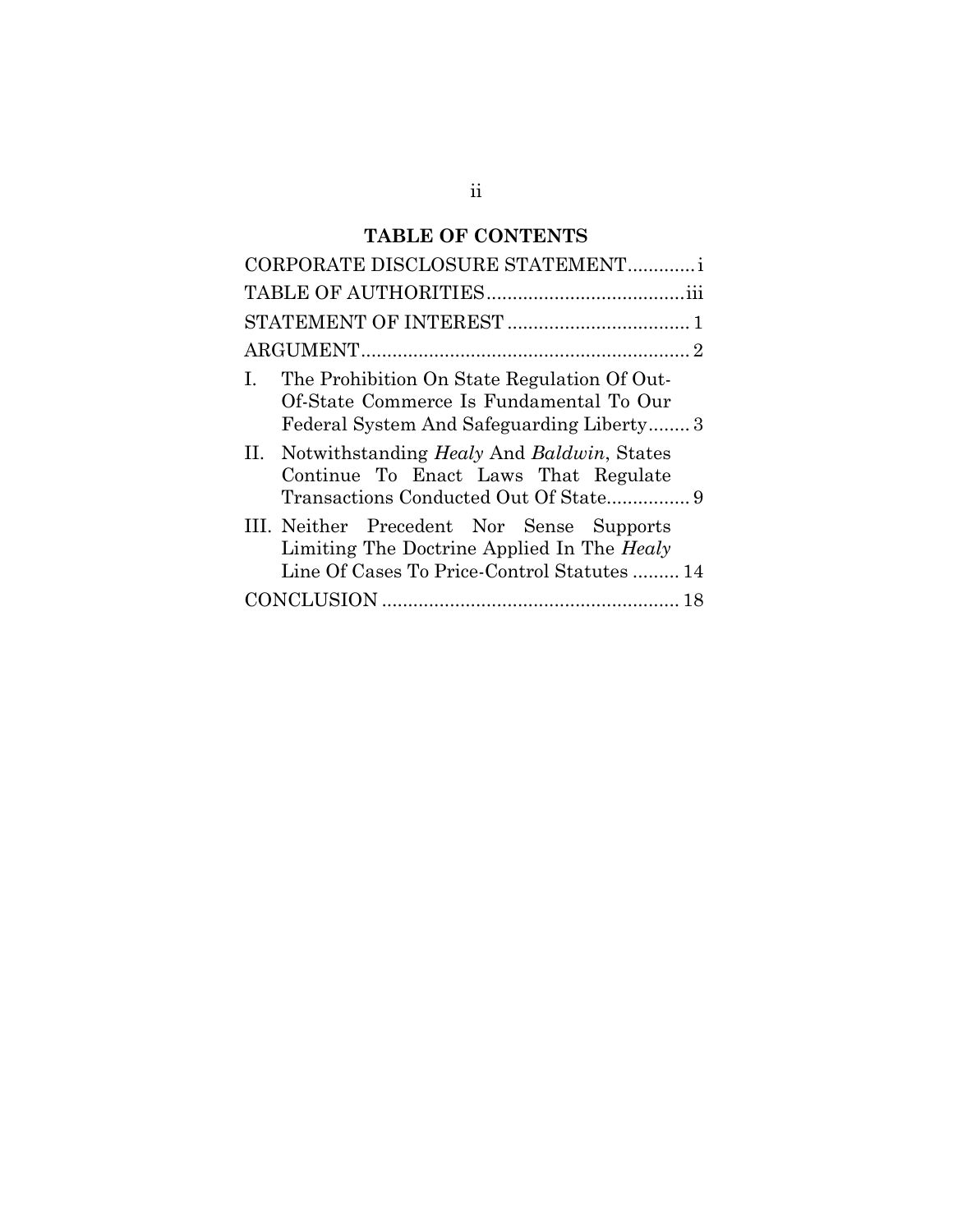# **TABLE OF AUTHORITIES**

# **Cases**

| Ass'n des Eleveurs de Canards et d'Oies du   |
|----------------------------------------------|
| Quebec v. Harris,                            |
|                                              |
| Ass'n for Accessible Meds. v. Bonta,         |
|                                              |
| Ass'n for Accessible Meds. v. Frosh,         |
|                                              |
| Ass'n for Accessible Meds. v. James,         |
|                                              |
|                                              |
| Austin v. New Hampshire,                     |
|                                              |
| Baldwin v. G.A.F. Seelig, Inc.,              |
|                                              |
| BMW of N. Am., Inc. v. Gore,                 |
|                                              |
| Bonaparte v. Appeal Tax Court of Balt.,      |
|                                              |
| Bond v. United States,                       |
|                                              |
| Brown-Forman Distillers Corp.                |
| v. New York State Liquor Auth.,              |
|                                              |
|                                              |
| $C & A$ Carbone, Inc. v. Town of Clarkstown, |
|                                              |
| Comptroller of Treasury of Md. v. Wynne,     |
|                                              |
| Edgar v. MITE Corp.,                         |
|                                              |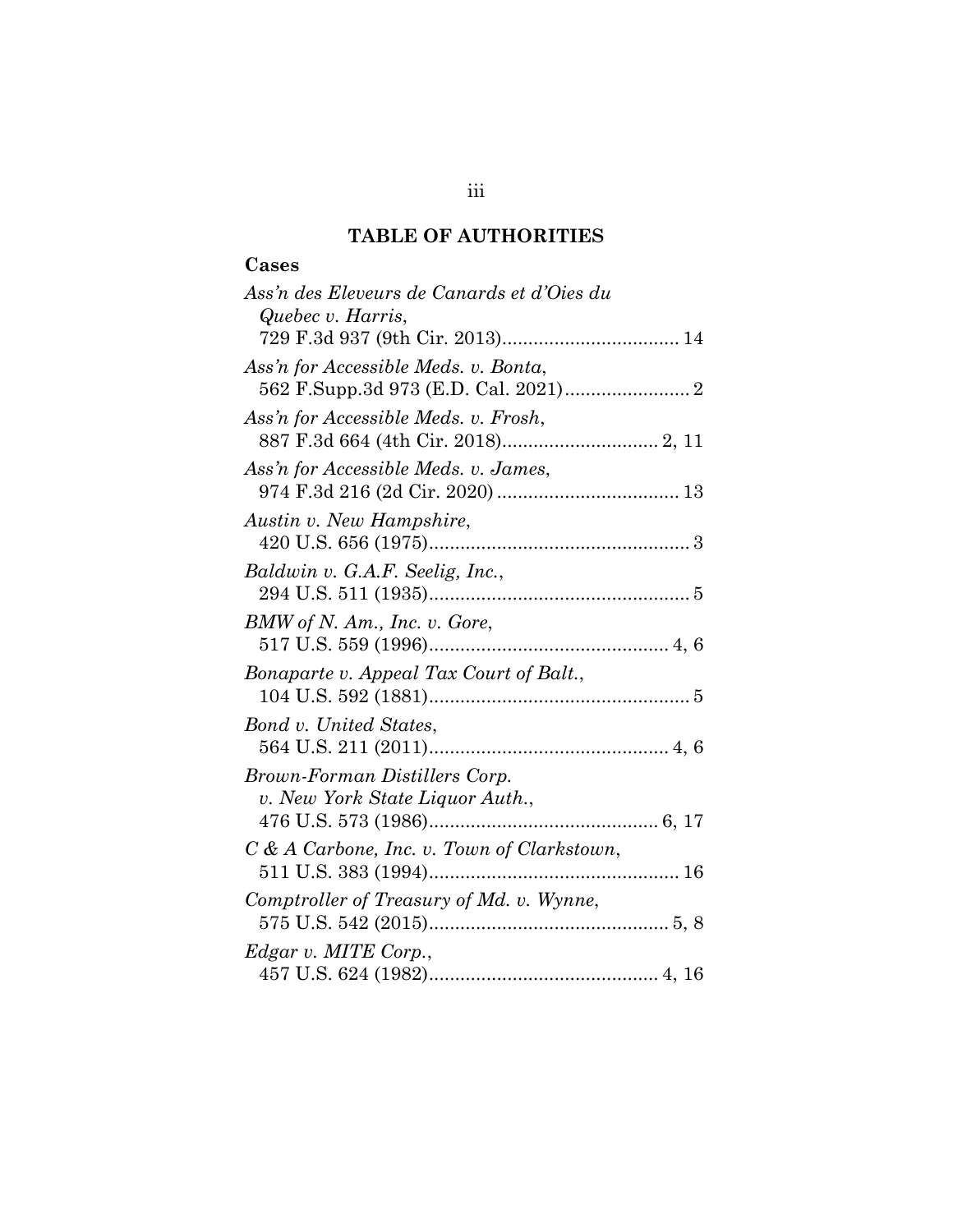| Great Atl. & Pac. Tea Co. v. Cottrell,                                          |
|---------------------------------------------------------------------------------|
| Gregory v. Ashcroft,                                                            |
| H.P. Hood & Sons, Inc. v. Du Mond,                                              |
| Health Distrib. All. v. Zucker.<br>353 F.Supp.3d 235 (S.D.N.Y. 2018)  2, 12, 13 |
| Healy v. Beer Inst., Inc.,                                                      |
| In re Permian Basin Area Rate Cases,                                            |
| Minnesota v. Barber,                                                            |
| Montejo v. Louisiana,                                                           |
| Nat'l Solid Wastes Mgmt. Ass'n v. Meyer,                                        |
| New York Life Ins. Co. v. Head,                                                 |
| New York v. United States,                                                      |
|                                                                                 |
| Oklahoma Tax Comm'n<br>v. Jefferson Lines, Inc.,                                |
| Old Bridge Chems., Inc.<br>v. New Jersey Dep't of Env't Prot.,                  |
| Paul v. Virginia,                                                               |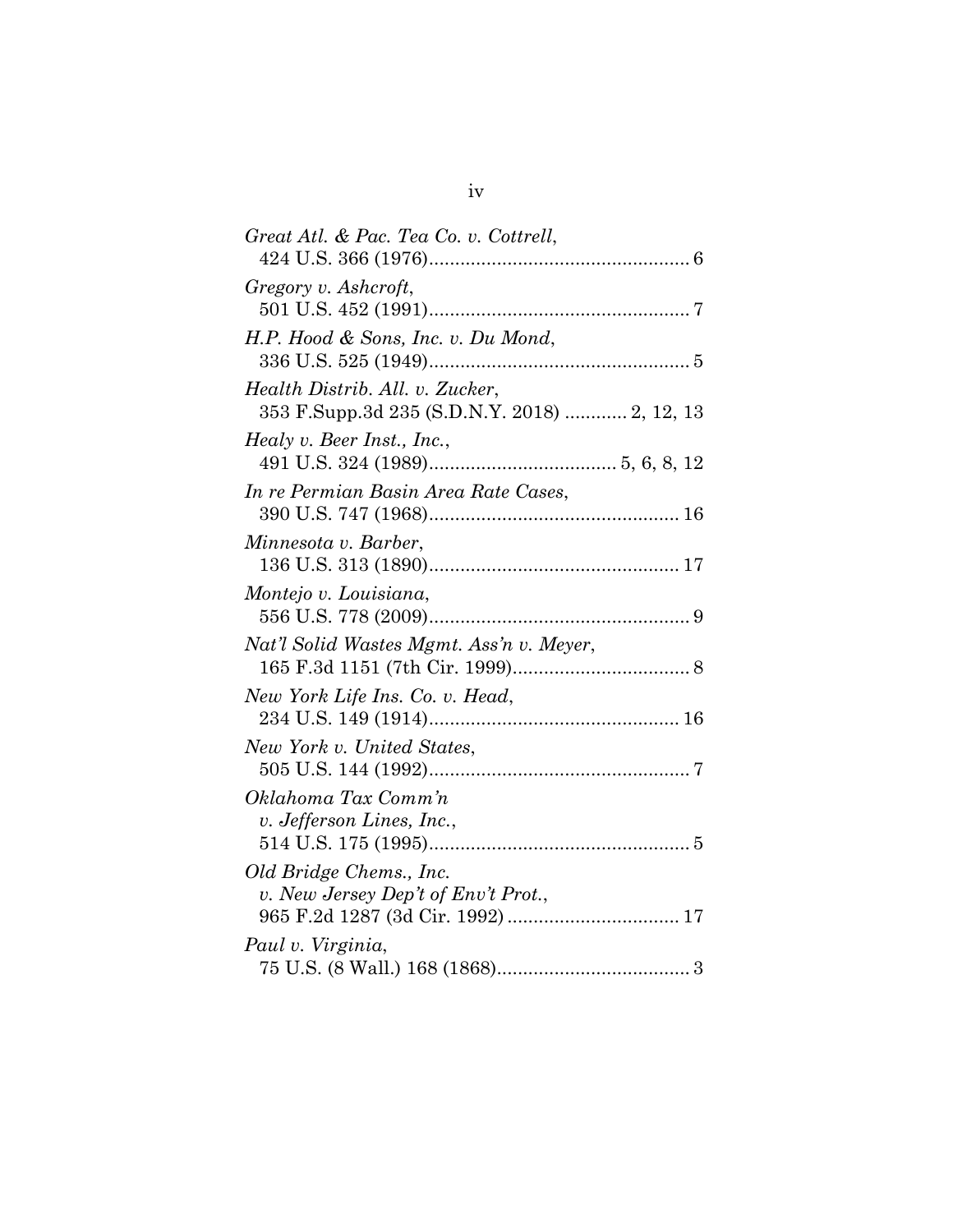| Pharm. Rsch. & Mfrs. of Am. v. Concannon,         |
|---------------------------------------------------|
| Pharm. Rsch. & Mfrs. of Am. v. Walsh,             |
| Phillips Petroleum Co. v. Shutts,                 |
| Pike v. Bruce Church, Inc.,                       |
| Powell v. McCormack,                              |
| Sekhar v. United States,                          |
| Southern Pac. Co. v. Arizona ex rel. Sullivan,    |
| Travis v. Yale & Towne Mfg. Co.,                  |
| Union Refrigerator Transit Co. v. Kentucky,       |
| <b>Constitutional Provisions</b>                  |
|                                                   |
|                                                   |
|                                                   |
| <b>Statutes</b>                                   |
| H.B. 1780, 102nd Gen. Assemb. §55 (Ill. 2022)  14 |
|                                                   |
|                                                   |
|                                                   |
|                                                   |
|                                                   |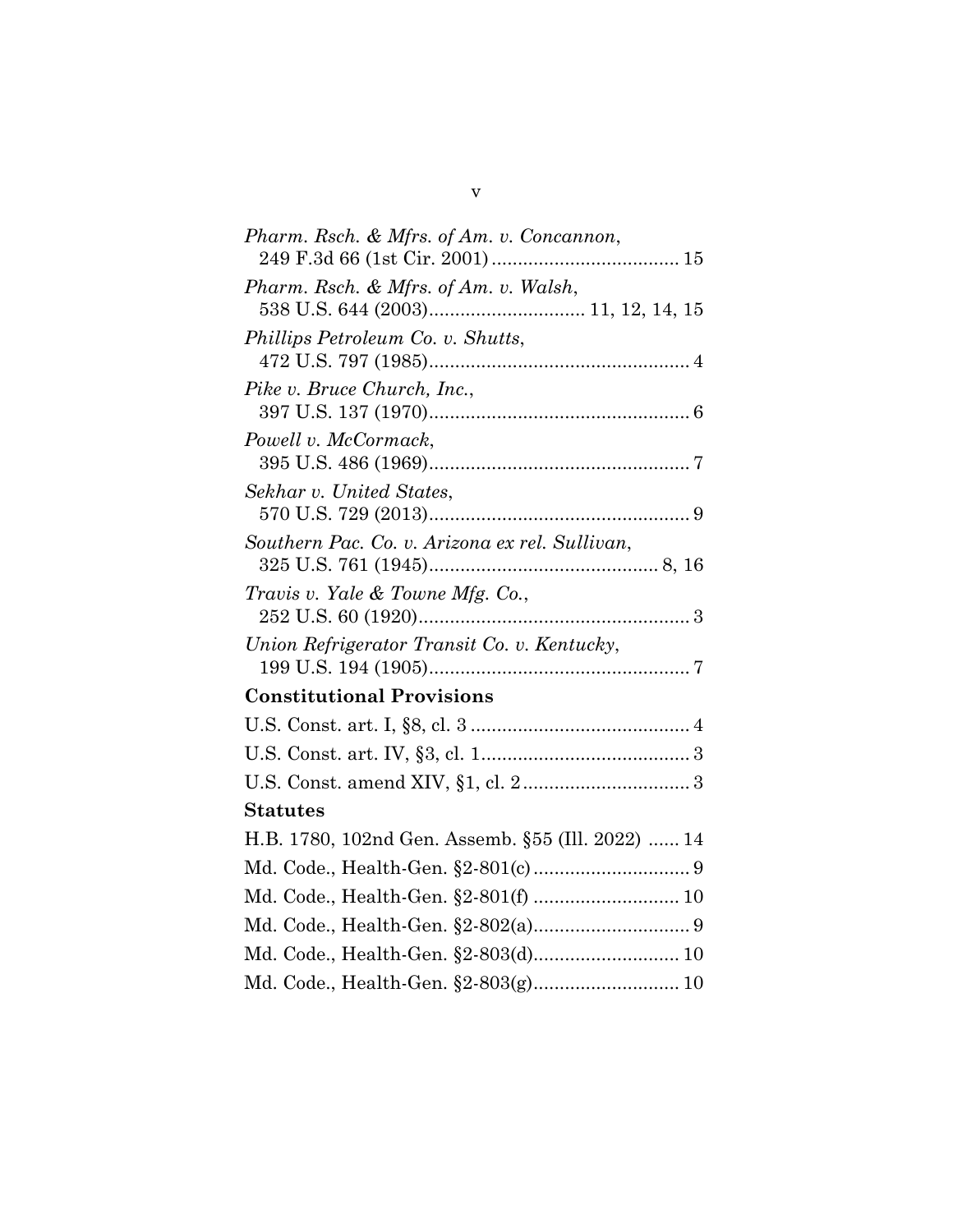| N.Y. Pub. Health Law §3323(10)(c)  12                                                 |
|---------------------------------------------------------------------------------------|
|                                                                                       |
| <b>Other Authorities</b>                                                              |
| 2 Debates on the Federal Constitution                                                 |
| <i>The Federalist</i> No. 46 (James Madison)                                          |
| Gillian E. Metzger, Congress, Article IV,<br>and Interstate Relations,                |
| Oral Arg., Ass'n for Accessible Meds. v. Frosh,                                       |
| Pet. for a Writ of Certiorari, Frosh v. Ass'n<br>for Accessible Medicines, No. 18-546 |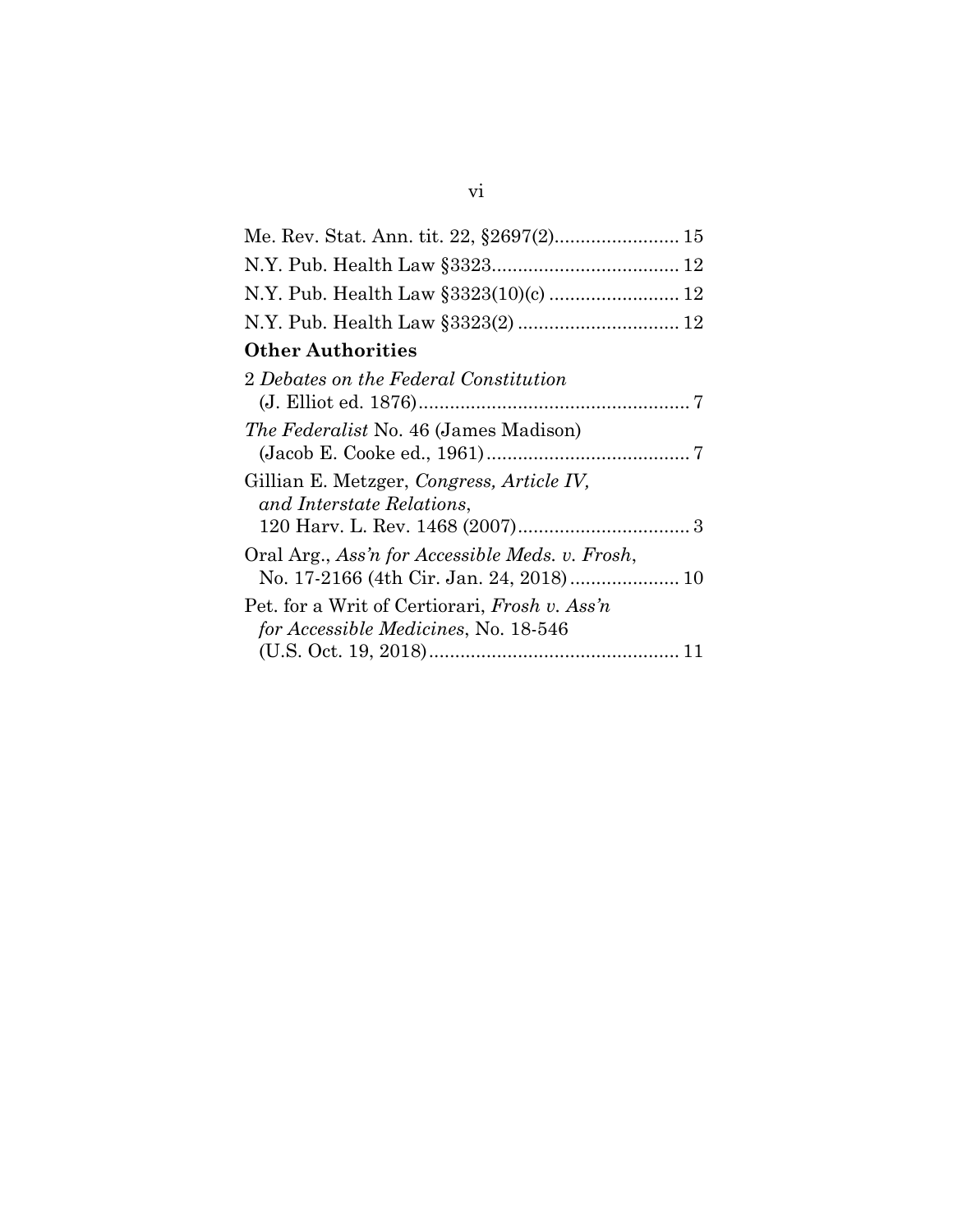### **STATEMENT OF INTEREST**[1](#page-7-0)

The Association for Accessible Medicines ("AAM") is a nonprofit, voluntary association representing manufacturers of generic and biosimilar medicines, which provide patients access to safe and effective medicines at affordable prices. AAM's core mission is to improve the lives of patients by providing timely access to safe, effective, and affordable prescription medicines. Generic drugs constitute more than 90% of all prescriptions dispensed in the United States, yet account for less than 20% of total drug spending. AAM regularly participates in litigation as *amicus curiae*.

AAM and its members have a significant interest in the questions presented in this case. Although generic drugs play a major role in bringing down the cost of prescription drugs, generic manufacturers are a frequent target of state legislation, in part because federal law preempts most state regulation of the sale of patented drugs. Yet rather than regulate *in*-state conduct (such as the price of generic drugs sold at instate retail pharmacies), states of late have passed a number of laws that directly regulate generic manufacturers' wholly out-of-state transactions, apparently on the theory that those out-of-state transactions have effects in the regulating state.

AAM has successfully challenged a number of these laws on Commerce Clause extraterritoriality

<u>.</u>

<span id="page-7-0"></span><sup>1</sup> Pursuant to Supreme Court Rule 37.6, *amicus curiae* states that no counsel for any party authored this brief in whole or in part and that no entity or person, aside from *amicus curiae*, its members, and its counsel, made any monetary contribution toward the preparation or submission of this brief. Counsel of record for all parties consented to this filing.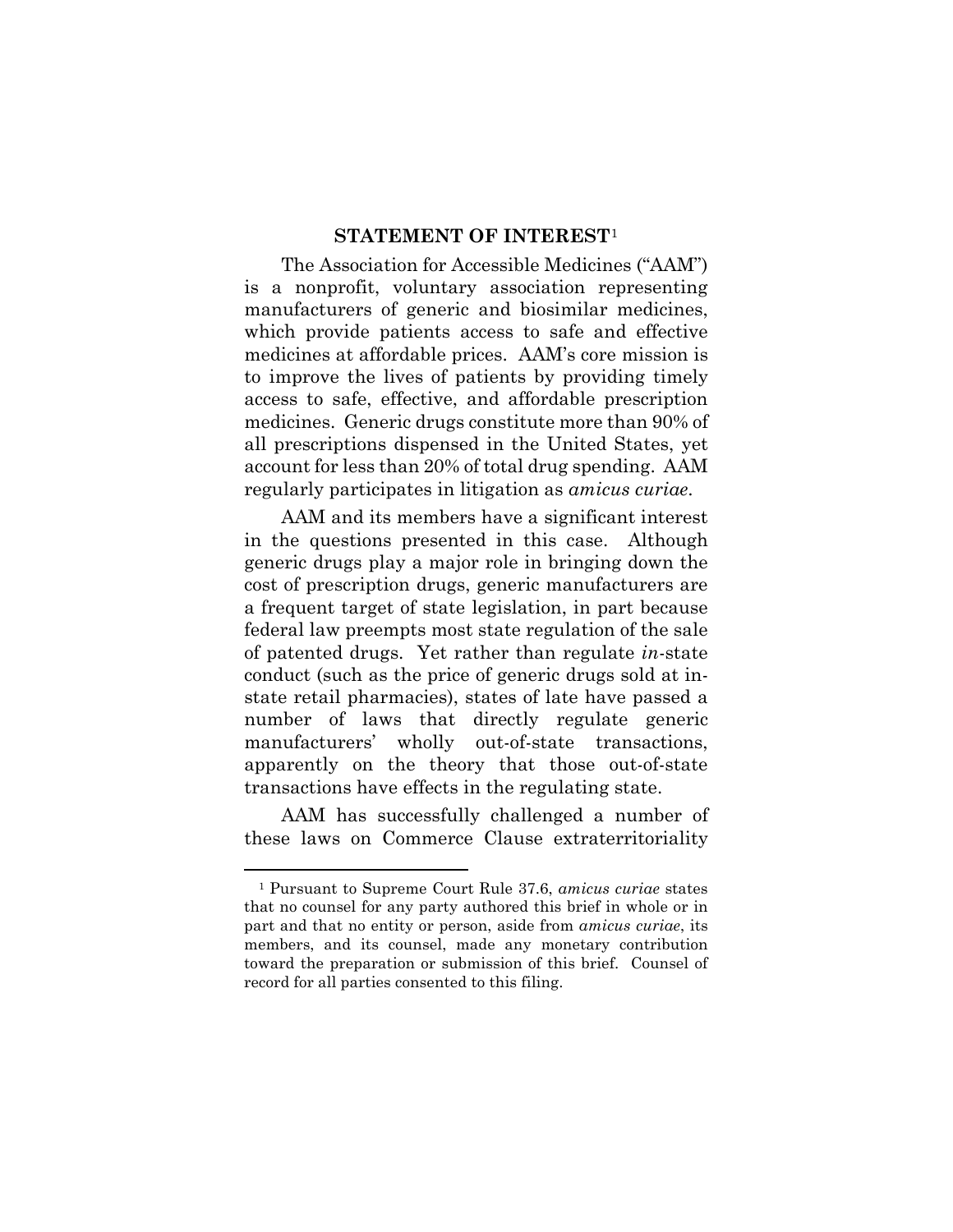grounds. *See, e.g.*, *Ass'n for Accessible Meds. v. Bonta*, 562 F.Supp.3d 973 (E.D. Cal. 2021) (preliminarily enjoining California law that regulates patentlitigation settlements anywhere in the country); *Health Distrib. All. v. Zucker*, 353 F.Supp.3d 235 (S.D.N.Y. 2018) (invalidating a New York law that prohibited opioids manufacturers from passing on the cost of a New York opioid program to anyone, anywhere in the country), *rev'd in part*, *Ass'n for Accessible Meds. v. James*, 974 F.3d 216 (2d Cir. 2020); *Ass'n for Accessible Meds. v. Frosh*, 887 F.3d 664 (4th Cir. 2018) (invalidating a Maryland law that prohibited "price gouging" in the sale of generic drugs and applied to wholesale transactions that occur anywhere in the country). Despite these successes, though, states continue to pass laws that directly regulate generic manufacturers' wholly out-of-state transactions. The vitality of the extraterritoriality doctrine that protects against such state overreach a doctrine the decision below prematurely eulogized, if not interred—is therefore of critical importance to AAM and its members.

#### **ARGUMENT**

AAM fully supports petitioners' arguments in support of reversing the decision below, which upheld a California law notwithstanding that law's "dramatic economic effects largely outside of the state." Pet.i. But whatever the right result is vis-à-vis state laws that have significant extraterritorial effects but that do not actually impose state-law liability based on outof-state commerce, the case for reaffirming the longstanding Commerce Clause prohibition against state regulation of the latter sort is unassailable.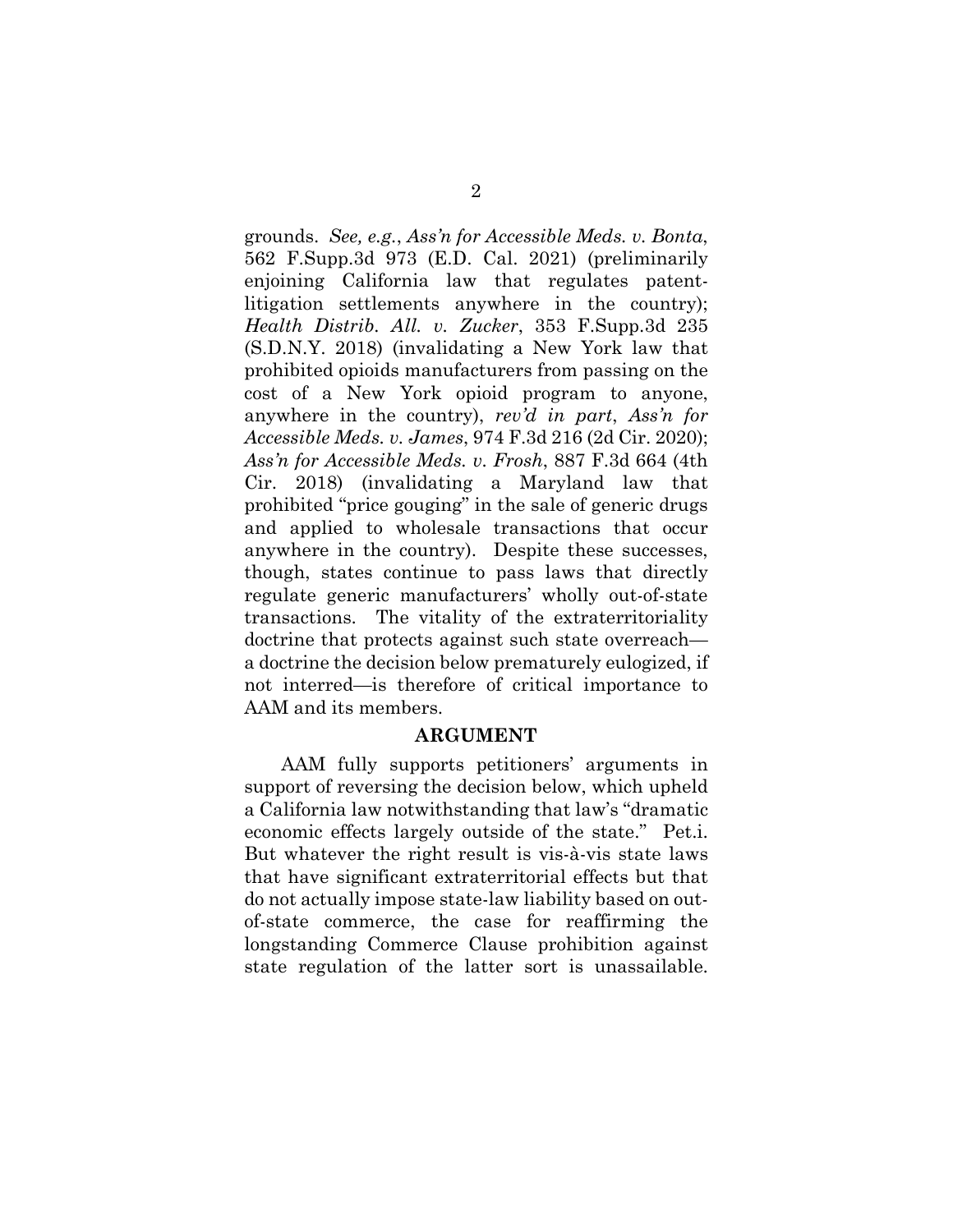AAM respectfully asks this Court to reverse and, in doing so, to make clear at the very least that a state violates the Constitution when it imposes legal consequences on private parties based on transactions conducted beyond the state's borders, even if those out-of-state transactions have effects in the state.

# **I. The Prohibition On State Regulation Of Out-Of-State Commerce Is Fundamental To Our Federal System And Safeguarding Liberty.**

"The principle that states are territorially bound … permeates the Constitution," Gillian E. Metzger, *Congress, Article IV, and Interstate Relations*, 120 Harv. L. Rev. 1468, 1520 (2007); *see, e.g.*, U.S. Const. art. IV, §3, cl. 1 (New State Clause), and is reflected in this Court's interpretation of several provisions. One of the central purposes of the Privileges or Immunities Clause, U.S. Const. amend XIV, §1, cl. 2, for instance, is to guard against states' exploitation of nonresidents' lack of political representation to pass laws that specifically disadvantage them. *See Travis v. Yale & Towne Mfg. Co.*, 252 U.S. 60, 78 (1920); *Paul v. Virginia*, 75 U.S. (8 Wall.) 168, 180 (1868); *see also Austin v. New Hampshire*, 420 U.S. 656, 662 (1975) (Privileges or Immunities Clause "implicates not only the individual's right to nondiscriminatory treatment but also, perhaps more so, the structural balance essential to the concept of federalism"). The Due Process Clause likewise territorially constrains states' regulatory power. While it is often discussed in terms of the power of state courts to hear cases involving nonresidents, *see, e.g.*, *Phillips Petroleum Co. v. Shutts*, 472 U.S. 797 (1985), due process is not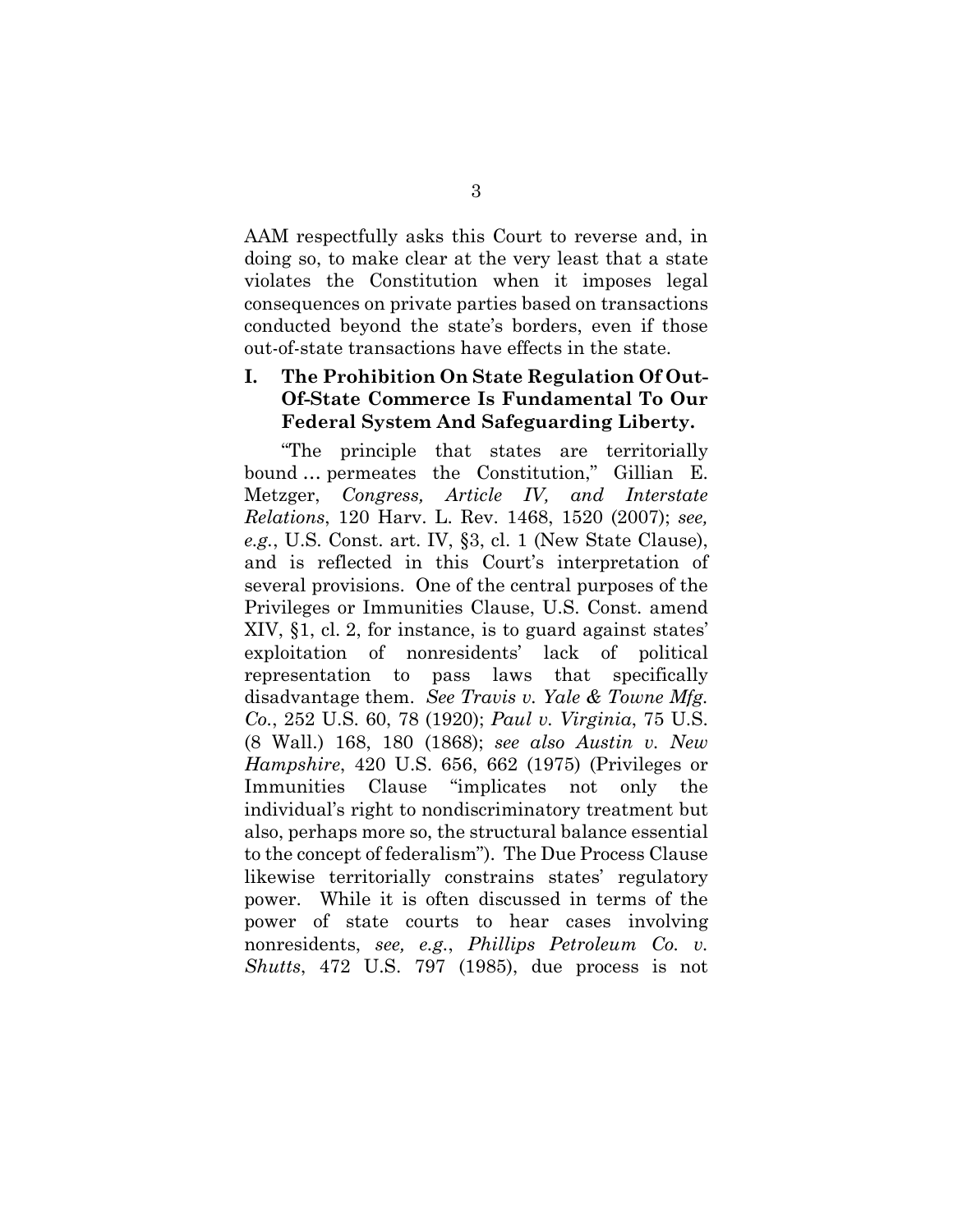concerned solely with the exercise of state judicial authority. "The limits on a State's power to enact substantive legislation" that applies beyond its borders "are similar to the limits on the jurisdiction of state courts." *Edgar v. MITE Corp.*, 457 U.S. 624, 643 (1982) (plurality op.); *see also BMW of N. Am., Inc. v. Gore*, 517 U.S. 559, 572 (1996) (the Due Process Clause prevents states from punishing out-of-state conduct that was lawful where it occurred).

These territorial constraints on states' regulatory powers are critical in protecting liberty. *See, e.g.*, *Shutts*, 472 U.S. at 807 ("[T]he requirement that a court have personal jurisdiction comes from the Due Process Clause's protection of the defendant's personal liberty interest."). Just as efforts by the federal government to evade the limits on its constitutionally enumerated powers inevitably threaten the liberty of the people, *see Bond v. United States*, 564 U.S. 211, 222 (2011), any attempt by one state to enlarge its regulatory ambit is anathema to the freedoms our Constitution is designed to protect.

But the territorial constraints imposed by the New State Clause, Privileges or Immunities Clause, and Due Process Clause, among others, cannot do the job by themselves. Thankfully, the Framers saw to it that they would not be alone. The Constitution assigns Congress the exclusive authority "[t]o regulate Commerce … among the several States." U.S. Const. art. I, §8, cl. 3. The Framers did so to avert the "drift toward anarchy and commercial warfare" that had plagued the Articles of Confederation. *H.P. Hood & Sons, Inc. v. Du Mond*, 336 U.S. 525, 533 (1949). That is why, although the Commerce Clause is "framed as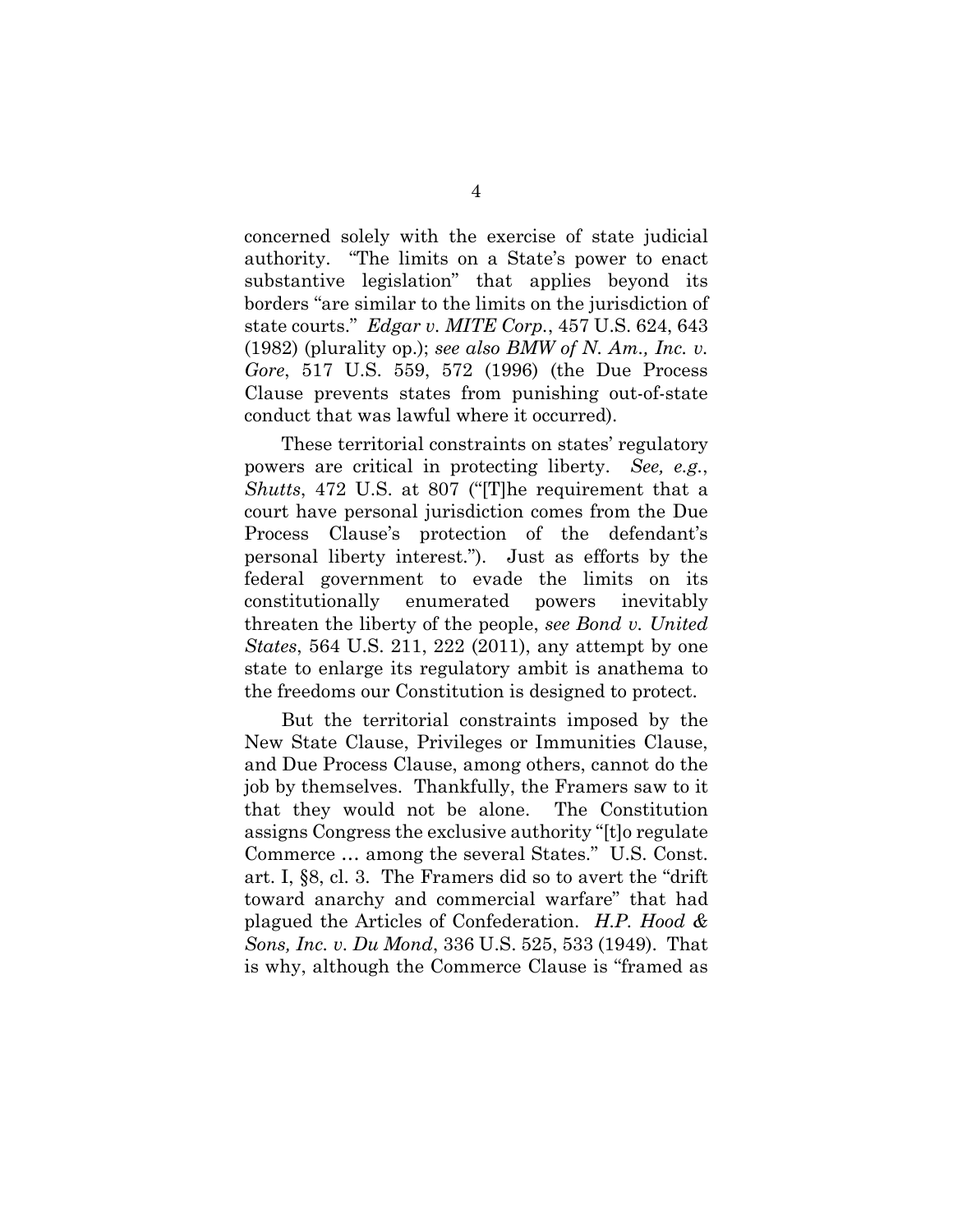a positive grant of power to Congress," this Court has "'consistently held'" that it "prohibit[s] States from discriminating against or imposing excessive burdens on interstate commerce without congressional approval." *Comptroller of Treasury of Md. v. Wynne*, 575 U.S. 542, 548-49 (2015) (quoting *Oklahoma Tax Comm'n v. Jefferson Lines, Inc.*, 514 U.S. 175, 179 (1995)).

In addition, and consistent with the Framers' "special concern both with the maintenance of a national economic union unfettered by state-imposed limitations on interstate commerce and with the autonomy of the individual States within their respective spheres," this Court has also long held that "the Commerce Clause protects against … the projection of one state regulatory regime into the jurisdiction of another State." *Healy v. Beer Inst., Inc.*, 491 U.S. 324, 335-37 (1989) (footnote omitted); *see also Baldwin v. G.A.F. Seelig, Inc.*, 294 U.S. 511, 521 (1935) (no state has "power to project its legislation" into another state); *Bonaparte v. Appeal Tax Court of Balt.*, 104 U.S. 592, 594 (1881) ("No State can legislate except with reference to its own jurisdiction."). The Commerce Clause "precludes the application of a state statute to commerce that takes place wholly outside of the State's borders, whether or not the commerce has effects within the State." *Healy*, 491 U.S. at 336. "[A] statute that directly controls commerce occurring wholly outside the boundaries of a State exceeds the inherent limits of the enacting State's authority and is invalid regardless of whether the statute's extraterritorial reach was intended by the legislature" and regardless of its effect on interstate commerce. *Id.*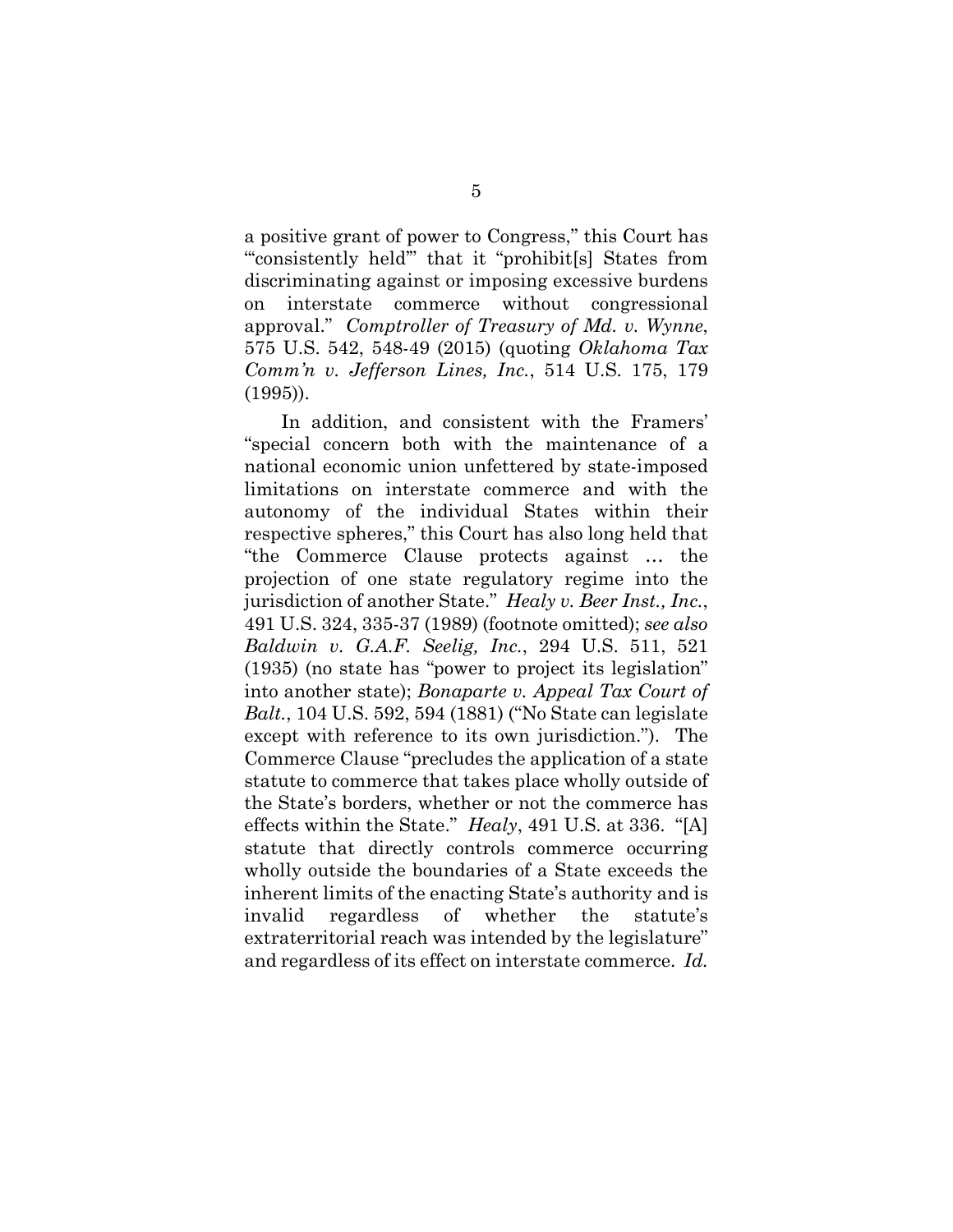This limit ensures that state autonomy over "local needs" does not inhibit "the overriding requirement of freedom for the national commerce." *Great Atl. & Pac. Tea Co. v. Cottrell*, 424 U.S. 366, 370-71 (1976). To be sure, each state possesses broad authority to regulate conduct in its sphere. And a state law that "has only indirect effects on interstate commerce," but does not actually *regulate* commerce conducted out of state, will typically be upheld unless "the burden" it imposes on interstate commerce "clearly exceeds the local benefits." *Brown-Forman Distillers Corp. v. New York State Liquor Auth.*, 476 U.S. 573, 579 (1986); *see Pike v. Bruce Church, Inc.*, 397 U.S. 137, 142 (1970). But laws that impose state-law liability (and state-law penalties) on out-of-state actors based on out-of-state transactions are categorically different. Such laws defy the bedrock principle that each state's authority "is not only subordinate to the federal power over interstate commerce, but is also constrained by the need to respect the interests of other States," *BMW*, 517 U.S. at 571 (citation omitted), which under our federal system are free to regulate commerce conducted in their borders unimpeded by the conflicting policy preferences of a sister state.

Such laws also pose a grave threat to individual liberty. The constitutional prohibition on each state's authority to regulate beyond its respective borders "is more than an exercise in setting the boundary between different institutions of government for their own integrity." *Bond*, 564 U.S. at 221. It also "secures to citizens the liberties that derive from the diffusion of sovereign power." *New York v. United States*, 505 U.S. 144, 181 (1992). Indeed, the constraint against extraterritorial state regulation "makes [each state]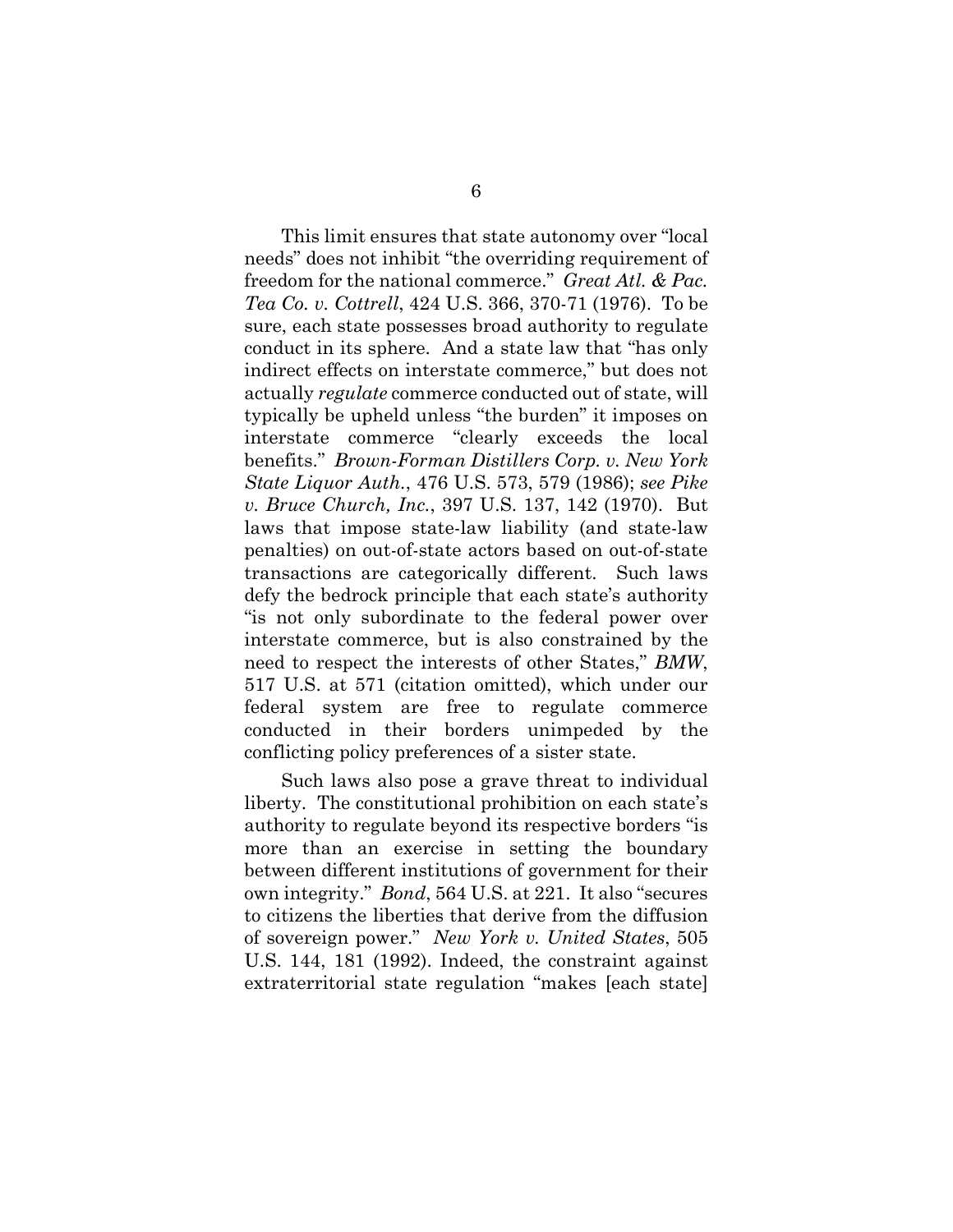government more responsive," *Gregory v. Ashcroft*, 501 U.S. 452, 458 (1991), by helping ensure that citizens can correctly attribute government actions to their proper source. If the voting public does not know whom to blame (or thank) for public policy decisions, then the governed—"the ultimate authority" in our constitutional system, *The Federalist* No. 46, at 315 (James Madison) (Jacob E. Cooke ed., 1961)—cease to be the masters of the governors. *See Powell v. McCormack*, 395 U.S. 486, 540-41 (1969) ("[T]he true principle of a republic is, that the people should choose whom they please to govern them." (quoting 2 *Debates on the Federal Constitution* 257 (J. Elliot ed. 1876))). Confining a state's regulatory authority to commerce that actually takes place within its own borders thus ensures that the state's power is constrained by the will of the governed. *Union Refrigerator Transit Co. v. Kentucky*, 199 U.S. 194, 202 (1905). Loosening those critical Commerce Clause constraints would make government less accountable, and the people less free.

An example helps illustrate the point. Imagine that Pennsylvania and New Jersey each pass laws prohibiting manufacturers from price gouging in the sale of a certain good. Imagine further that both laws define "price gouging" as an unjustifiable price. And, finally, imagine that (notwithstanding *Healy* and *Baldwin*) each law applies to out-of-state transactions, at least if they are upstream of in-state transactions. It does not take a doctorate in political economy to see the problem. If Pennsylvania's view of what makes a price increase unjustifiable differs from New Jersey's, then a manufacturer could find itself in violation of Pennsylvania law based on a wholesale transaction *that took place in New Jersey* even if that transaction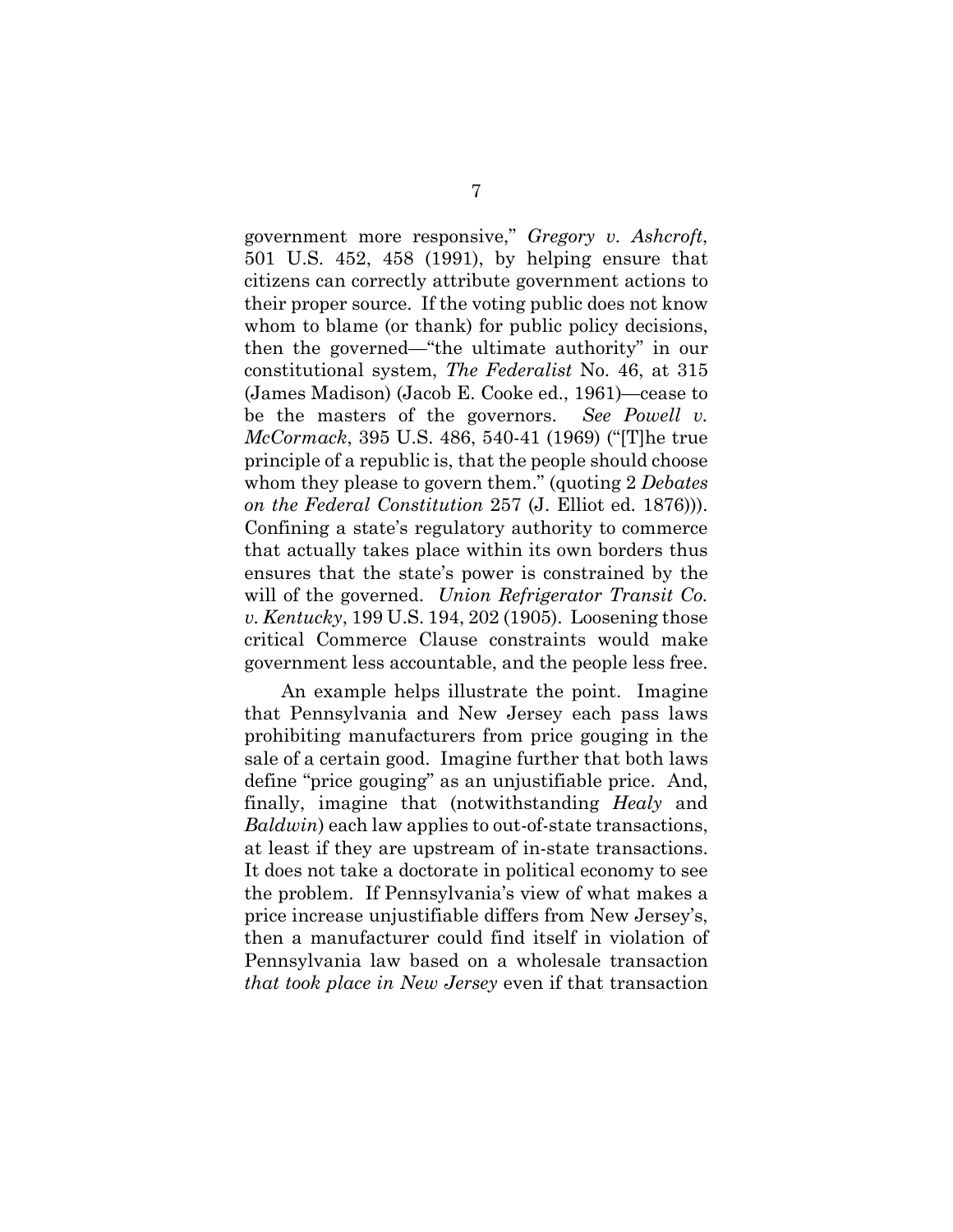*is perfectly lawful under New Jersey law*. And if more than just two states adopted such laws, "[t]he resulting conflict could stop all traffic at state borders." *Nat'l Solid Wastes Mgmt. Ass'n v. Meyer*, 165 F.3d 1151, 1153 (7th Cir. 1999) (per curiam); *see also Healy*, 491 U.S. at 336 (courts must "evaluate" an extraterritorial state law "not only by considering the consequences of the statute itself, but also by considering how [it] may interact with the legitimate regulatory regimes of other States and what effect would arise if not one, but many or every, State adopted similar legislation"); *Southern Pac. Co. v. Arizona ex rel. Sullivan*, 325 U.S. 761, 775 (1945) (invalidating a state law in part because, if multiple states enacted their own versions of it, there would be a "serious impediment to the free flow of commerce").

That state of affairs would be anathema to the Framers, who sought to end state-level incursion on the national economy and the liberties our system protects. Yet as long as a manufacturer did business in the two states, no constitutional provision other than the Commerce Clause could do much about it. *See Wynne*, 575 U.S. at 556 (reaffirming that the Commerce Clause and the Due Process Clause embody distinct limits on state authority). That is one reason among many why, however the Court resolves the questions presented, the *Healy*-*Baldwin* line of cases protecting against state laws that regulate outof-state commerce must be preserved. *See also generally Montejo v. Louisiana*, 556 U.S. 778, 792 (2009) ("antiquity of the precedent," reliance interests, and workability favor preserving precedent).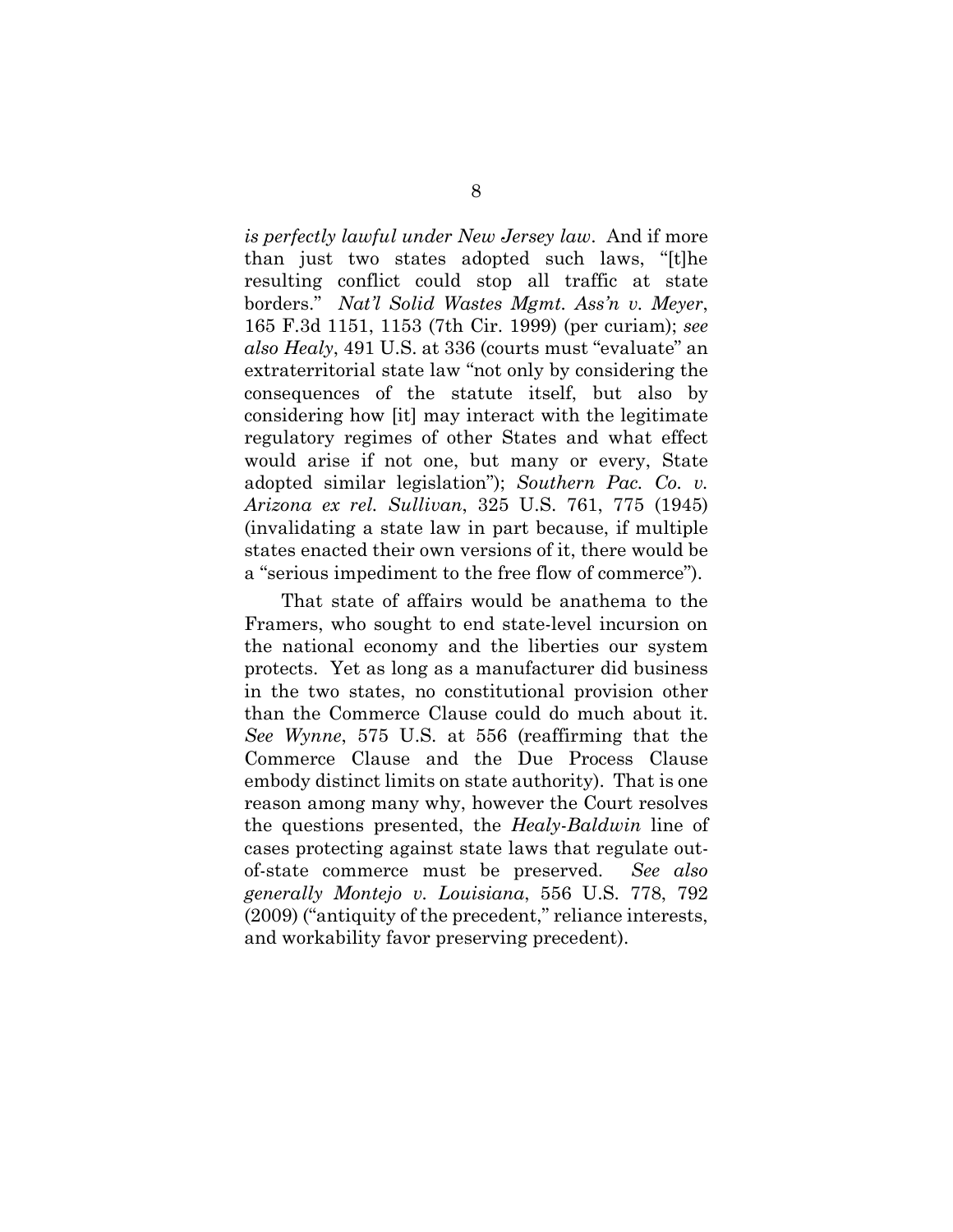# **II. Notwithstanding** *Healy* **And** *Baldwin***, States Continue To Enact Laws That Regulate Transactions Conducted Out Of State.**

The hypothetical Pennsylvania-New Jersey situation just described may "sound<sup>[]</sup> absurd," and surely "it is." *Sekhar v. United States*, 570 U.S. 729, 738 (2013). But it is not at all far-fetched. Companies that are not constituents make inviting targets for onerous regulation. As a result, state legislatures have aggressively sought to regulate transactions wholly outside their states' borders, and particularly so of late. AAM's experience illustrates the point: Even this one industry (generic pharmaceuticals) has repeatedly had to sue to invalidate extraterritorial legislation under the Commerce Clause.

1. Consider Maryland House Bill 631, enacted in 2016, which was an audacious attempt to regulate upstream prices without even pretending to regulate any transaction in Maryland. HB 631 regulated the prices charged by "manufacturer[s]" and "wholesale distributor[s]"—but not retailers, which actually sell to Marylanders. The statute declared that those businesses were forbidden from engaging in any practice that Maryland would consider "price gouging" in the sale of off-patent and generic prescription drugs. Md. Code., Health-Gen. §2-802(a). It vaguely defined "price gouging" as making "an unconscionable increase in the price of a prescription drug," *id.* §2- 801(c), and "unconscionable increase" as any "increase in the price of prescription drug" that is "excessive," is "not justified by the cost of producing the drug or the cost of appropriate expansion of access to the drug," and leaves consumers with "no meaningful choice" but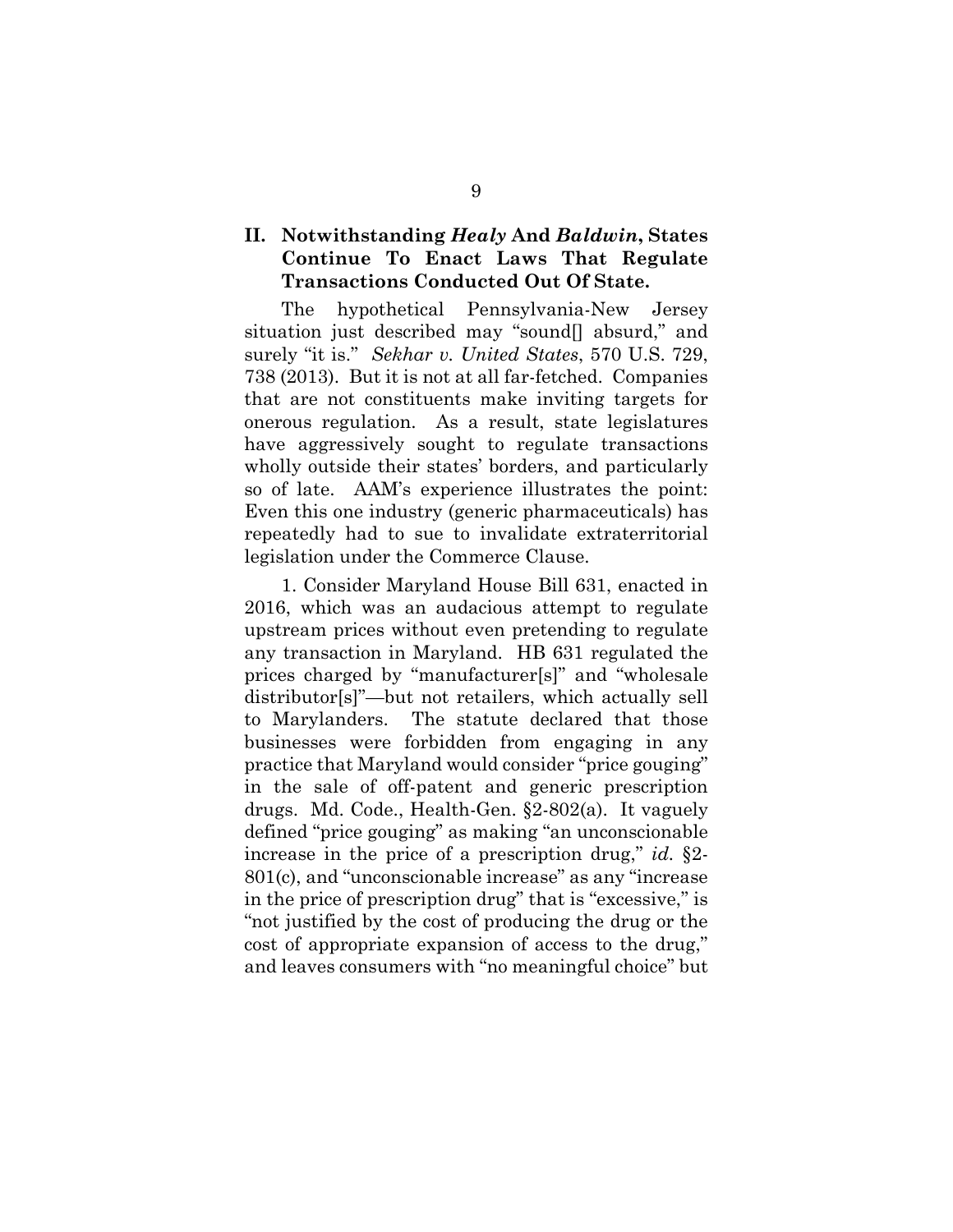to buy the drug "at an excessive price," *id.* §2-801(f). The penalty for noncompliance with this vague prohibition was severe: The Maryland Attorney General could sue in Maryland court to demand that companies disgorge (as consumer restitution) "any money acquired as a result of a price increase that violates" the statute, and "[i]mpos[e] a civil penalty of up to \$10,000 for each violation." *Id.* §2-803(d).

Yet those sweeping penalties applied not just to the (rare) wholesale transaction conducted in-state, but to wholly out-of-state transactions that were "upstream" of retail sales in Maryland. By its terms, HB 631—which, as noted, did not apply to retailers at all—applied even when manufacturers "did not deal directly with a consumer residing in the State." *Id.* §2- 803(g). That was no small detail. Prescription drug manufacturers rarely sell their products direct-toconsumer; most of their transactions are wholesale sales to national pharmaceutical distributors; and those national distributors rarely warehouse drugs in Maryland. As a result, nearly every sale a generic manufacturer makes *takes place outside of Maryland*. HB 631 thus on its face regulated "transaction[s] that occur[] out of state" and authorized the imposition of severe penalties based on the terms of those out-ofstate transactions, as the Maryland Attorney General candidly admitted. Oral Arg. at 20:45-55, *Ass'n for Accessible Meds. v. Frosh*, No. 17-2166 (4th Cir. Jan. 24, 2018) (Attorney General admitting as much).

Maryland nonetheless took the view that there was nothing improper about Maryland penalizing manufacturers based on the prices they charged their wholesale buyers *in other states*, as long as the drugs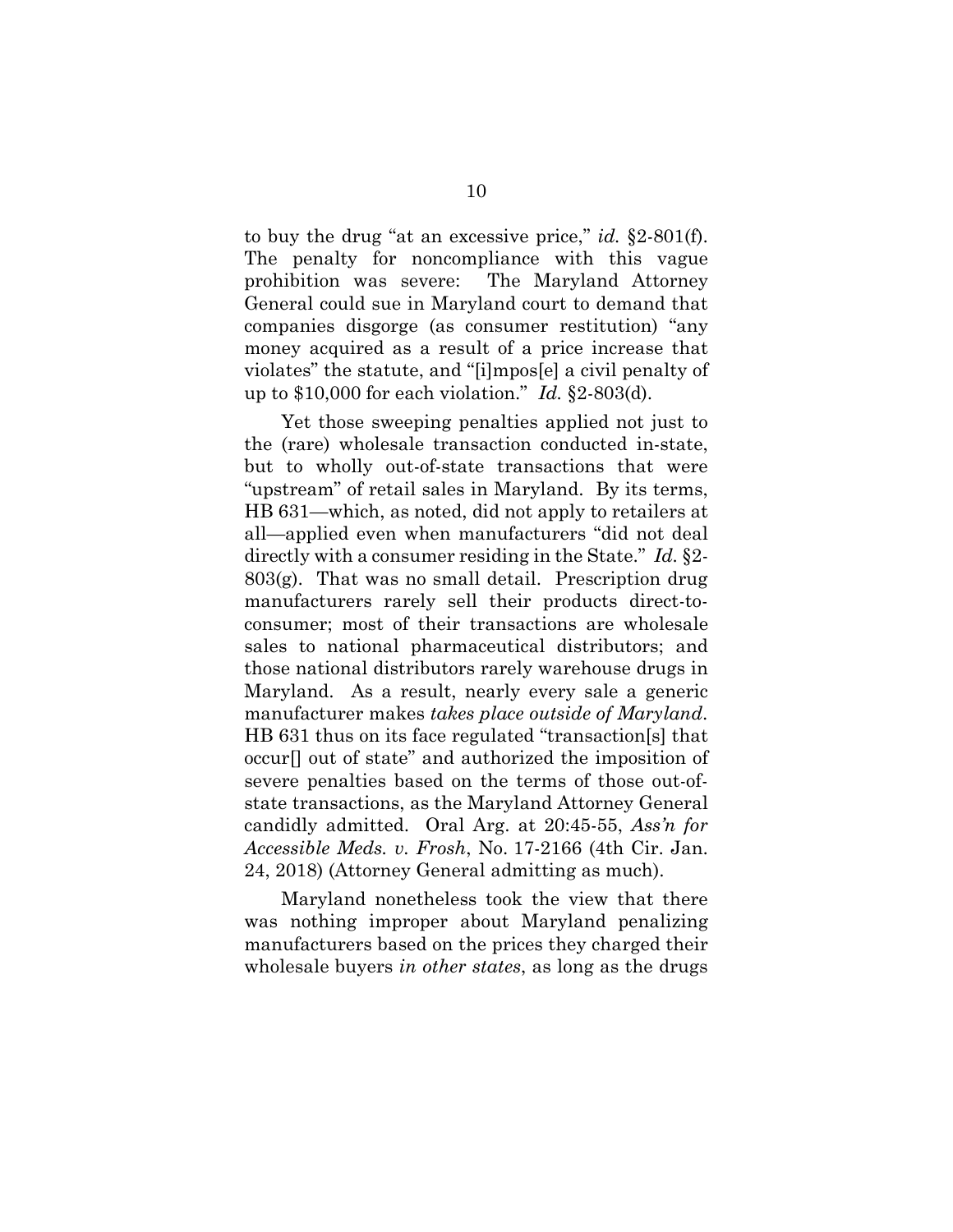at issue in those out-of-state wholesale transactions later found their way into Maryland. *See, e.g.*, Pet. for a Writ of Certiorari 4, 8, 14, *Frosh v. Ass'n for Accessible Medicines*, No. 18-546 (U.S. Oct. 19, 2018) (HB 631 "impos[es] requirements" even upon out-ofstate "transactions" between "out-of-state actors dealing with out-of-state intermediaries" if they "lead[] to in-state sales"). The Fourth Circuit correctly rejected that breathtakingly broad view of Maryland's regulatory authority, and invalidated HB 631. *Frosh*, 887 F.3d 664. As that court explained, by "compel[ling] manufacturers and wholesalers to act in accordance with Maryland law outside of Maryland," HB 631 did "precisely" what "the rule ... applied in ... *Healy*' aims to prevent." *Id.* at 672 (quoting *Pharm. Rsch. & Mfrs. of Am. v. Walsh*, 538 U.S. 644, 669 (2003)).

That was not HB 631's only infirmity. Because the statute "target[ed] wholesale rather than retail pricing," manufacturers could find themselves subject "to conflicting state requirements" if another state enacted its own version of the statute. *Id.* at 673. And if *multiple* other states "enacted this type of legislation," then it would not be long before a manufacturer would find itself in the intolerable situation discussed above with the New Jersey-Pennsylvania hypothetical: "subject to an enforcement action in another state (such as Maryland)" based on a wholesale transaction it made "in a state [such as Ohio] *where the transaction* [*was*] *fully permissible*." *Id.* (emphasis added). "The potential for 'the kind of competing and interlocking local economic regulation that the Commerce Clause was meant to preclude' [was] therefore both real and significant," and it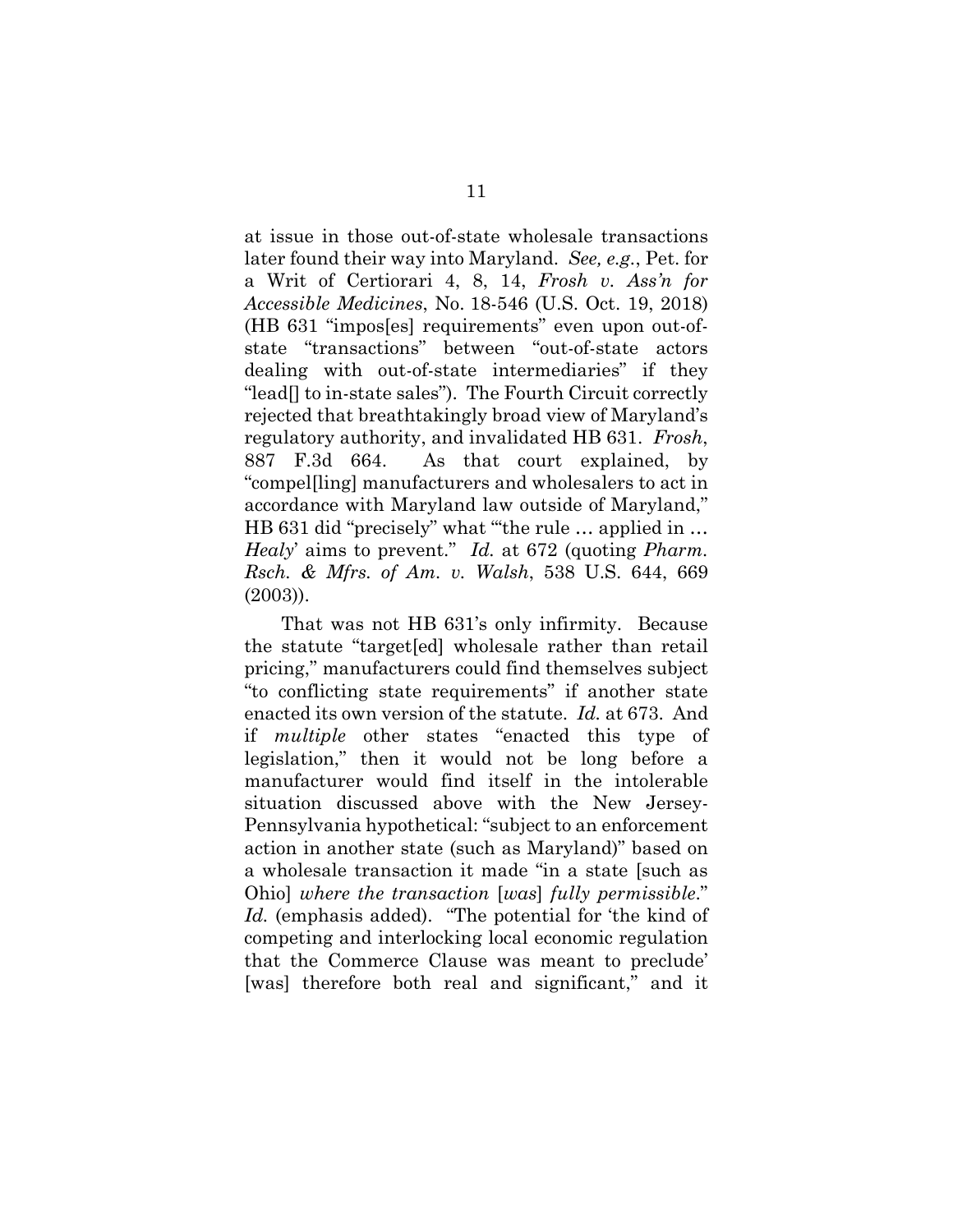compelled the court of appeals "to invalidate the Act." *Id.* at 674 (quoting *Healy*, 491 U.S. at 337).

2. HB 631 is not unique in regulating out-of-state transactions involving generic drug manufacturers. In 2018, New York enacted a law called the Opioid Stewardship Act, or OSA. N.Y. Pub. Health Law §3323. The OSA established a \$600-million "opioid stewardship fund" to be financed not by the state, but by the handful of manufacturers and distributors licensed to sell opioids in New York (referred to in the law as "licensees"). Besides raising revenue for opioidabuse-related public health and education efforts, one of the OSA's "twin pillars" was forcing manufacturers and distributors to bear the costs of the opioid crisis, which the state believed they caused at least in part. *Zucker*, 353 F.Supp.3d at 265. To that end, the OSA provided that "[n]o licensee shall pass the cost of their ratable share amount to a purchaser, including the ultimate user of the opioid, or such licensee shall be subject to penalties pursuant to subdivision ten of this section." N.Y. Pub. Health Law §3323(2). Those "penalties" were extreme. A licensee that "passed on to a purchaser" its "ratable share, *or any portion thereof*," could be subjected to "a penalty" of up to "*one million dollars per incident*." *Id.* §3323(10)(c) (emphases added).

The OSA's anti-pass-through provisions applied to *all* purchasers, "including" (but not limited to) "the ultimate user of the opioid," *id.* §3323(2), not just to "incident[s]" of passing on the cost of the surcharge to purchasers in New York, *id.* §3323(10)(c). The OSA lacked any geographic or other categorical qualifier on the scope of the anti-pass-through provisions. *All*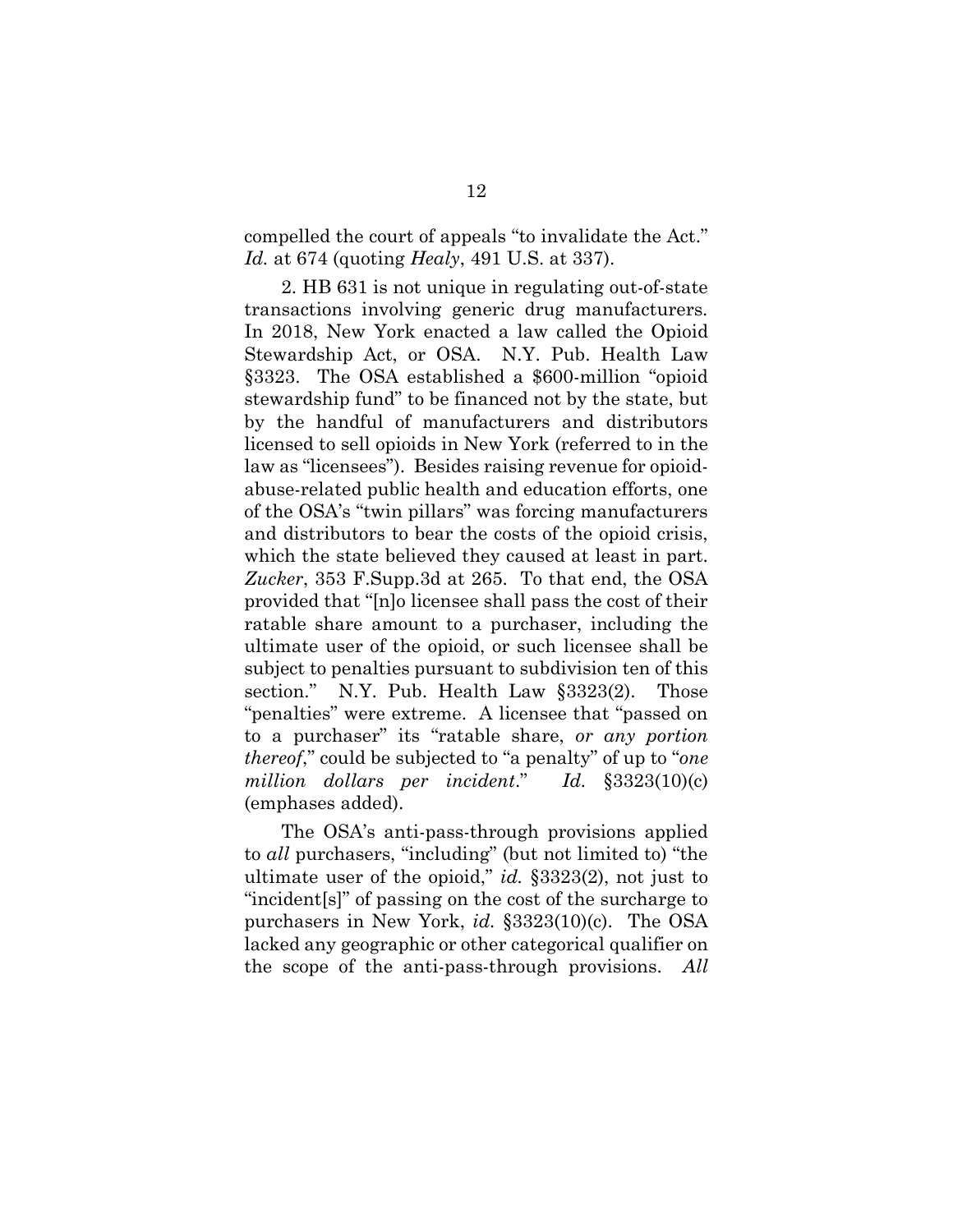price increases undertaken in response to the cost of financing the statewide fund triggered million-dollarper-incident penalties, even if those price increases were limited to non-opioid products and even if they were limited to sales to distributors outside New York.

A district court judge held that the OSA's passthrough prohibition violates the Commerce Clause. Under "the most natural reading" of the statute, "[a]n opioid manufacturer based in Maine that wished to pass on the surcharge it paid on New York transactions by selling opioids at a markup to a pharmacy in New Mexico could face a million-dollar penalty from New York State." *Zucker*, 353 F.Supp.3d at 261. Such a direct regulation of transactions conducted out of state "violates the Commerce Clause's prohibition on extraterritorial state legislation." *Id.* And because such direct regulation was authorized by the plain text of the law, it made no difference "that [New York] d[id] not intend to apply the OSA to penalize wholly out-of-state transactions": "[T]he text of the OSA places no such limitation on the pass-through prohibition" and, "[a]s AAM points out, New York nowhere concedes that it will never charge the penalty for out-of-state sales, only that it has displayed no current intention to do so." *Id.*

Although it appealed other aspects of the district court's decision, "the State … elected not to seek reversal of the District Court's invalidation of the pass-through prohibition," *Ass'n for Accessible Meds. v. James*, 974 F.3d 216, 218 (2d Cir. 2020), perhaps recognizing that the pass-through prohibition could not survive under the *Healy*-*Baldwin* line of cases. Nevertheless, other states have recently proposed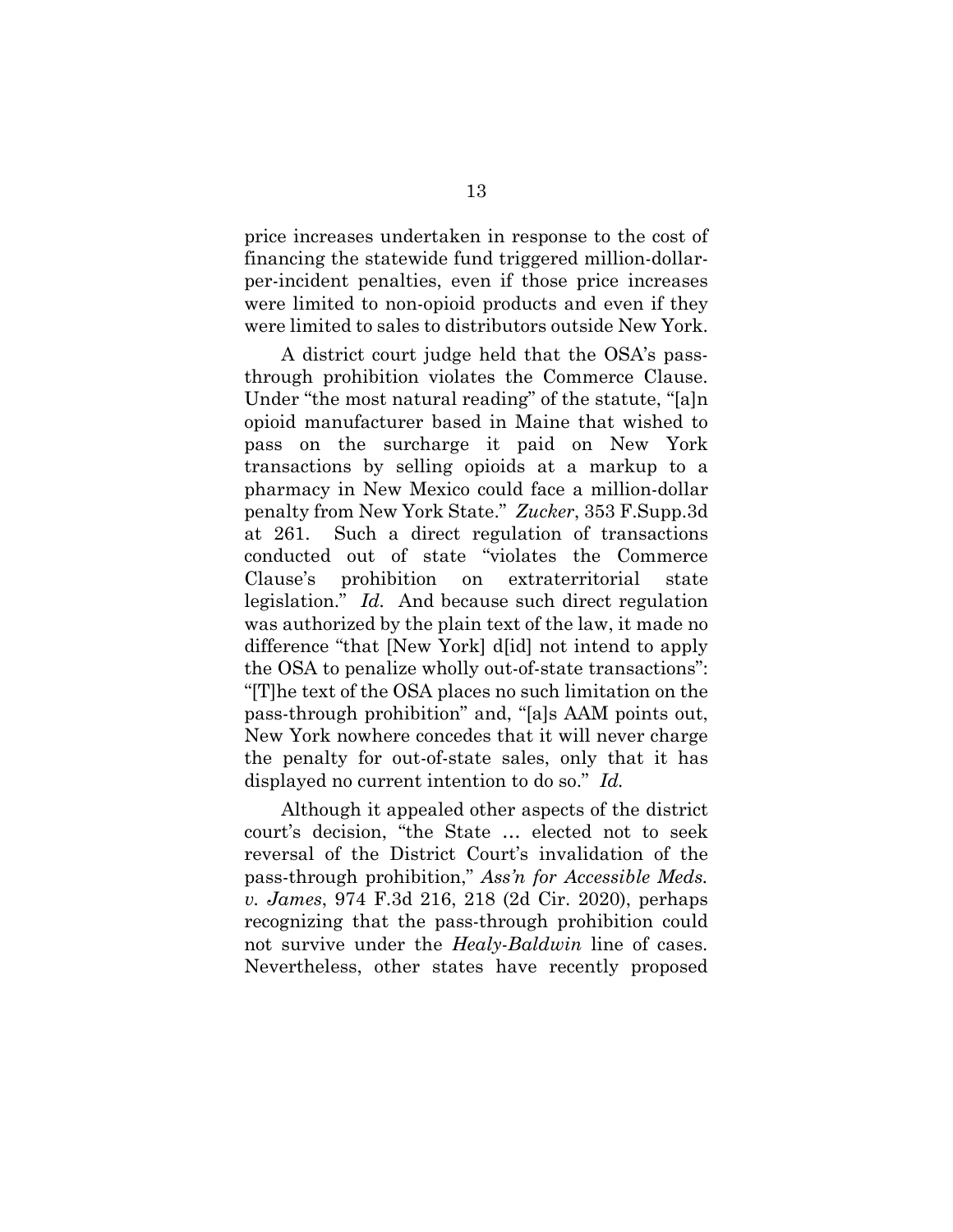laws with similar provisions that are no less unconstitutional. *See, e.g.*, H.B. 1780, 102nd Gen. Assemb. §55(c) (Ill. 2022).

### **III. Neither Precedent Nor Sense Supports Limiting The Doctrine Applied In The** *Healy* **Line Of Cases To Price-Control Statutes.**

Perhaps the panel that decided petitioners' case below would agree that laws like Maryland HB 631 and the New York Opioid Stewardship Act are verboten, on the theory that they "dictate[] the price of a product" (even though they do not "link[] prices paid in-state with those paid out-of-state"). Pet.App.8a (quoting *Ass'n des Eleveurs de Canards et d'Oies du Quebec v. Harris*, 729 F.3d 937, 951 (9th Cir. 2013)). But limiting the doctrine in the way the Ninth Circuit imagined would require eliding a number of this Court's cases, and would result in turning basic principles of the Constitution upside-down.

Start with this Court's cases. The Ninth Circuit claimed below that this Court's decision in *Walsh* "indicated that the extraterritoriality principle in *Baldwin*, *Brown-Forman*, and *Healy* should be interpreted narrowly as applying only to state laws that are 'price control or price affirmation statutes,'" and it relied on *Walsh* for that statement. Pet.App.8a (quoting *Walsh*, 538 U.S. at 669). That is simply wrong. Here is the relevant passage from *Walsh*:

[U]nlike price control or price affirmation statutes, "the Maine Act does not regulate the price of any out-of-state transaction, either by its express terms or by its inevitable effect. Maine does not insist that manufacturers sell their drugs to a wholesaler for a certain price.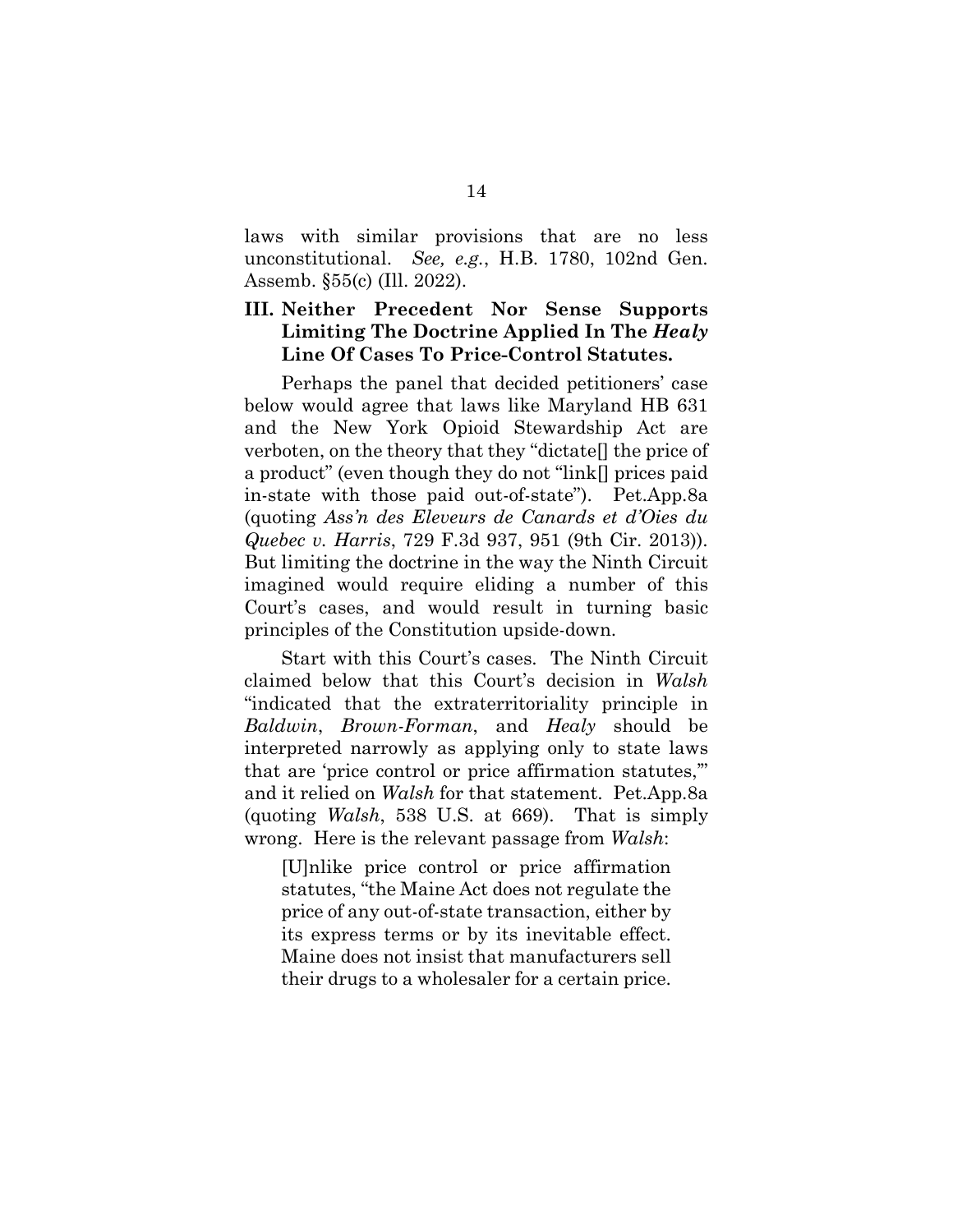Similarly, Maine is not tying the price of its in-state products to out-of-state prices." [*Pharm. Rsch. & Mfrs. of Am. v. Concannon*, ]249 F.3d [66,] 81-82[ (1st Cir. 2001)]. The rule that was applied in *Baldwin* and *Healy* accordingly is not applicable to this case.

### 538 U.S. at 669.

The reason *Walsh* talked about price regulation and not something else is that the only law at issue regulated prices. The Maine law there established a mechanism through which manufacturers that sold prescription drugs in Maine could negotiate a rebate for Maine's elderly low-cost-drug program; if a manufacturer refused to agree to a rebate, Maine would impose prior-authorization requirements on certain in-state sales of the manufacturer's medicines. 538 U.S. at 654-55. (Notably, the Maine statute *also* contained an "anti-profiteering provision," which just like Maryland HB 631, discussed above—declared it unlawful "for a manufacturer to 'exact[] or demand[] an unconscionable price'" in the sale of a prescription drug, but the district court invalidated that provision and the state did not bother to appeal. *Concannon*, 249 F.3d at 72 n.2, 82 n.10 (alterations in original) (quoting Me. Rev. Stat. Ann. tit. 22, §2697(2)).)

Nothing in *Walsh* suggests that the prohibition on extraterritorial state regulation is price-specific, or that Maine could have enacted a law that directly regulated manufacturing processes or any other commercial conduct outside of the state. More to the point, nothing in *Walsh* suggested that it meant to overrule cases like *Sullivan*, in which the Court invalidated an Arizona law that made "it unlawful …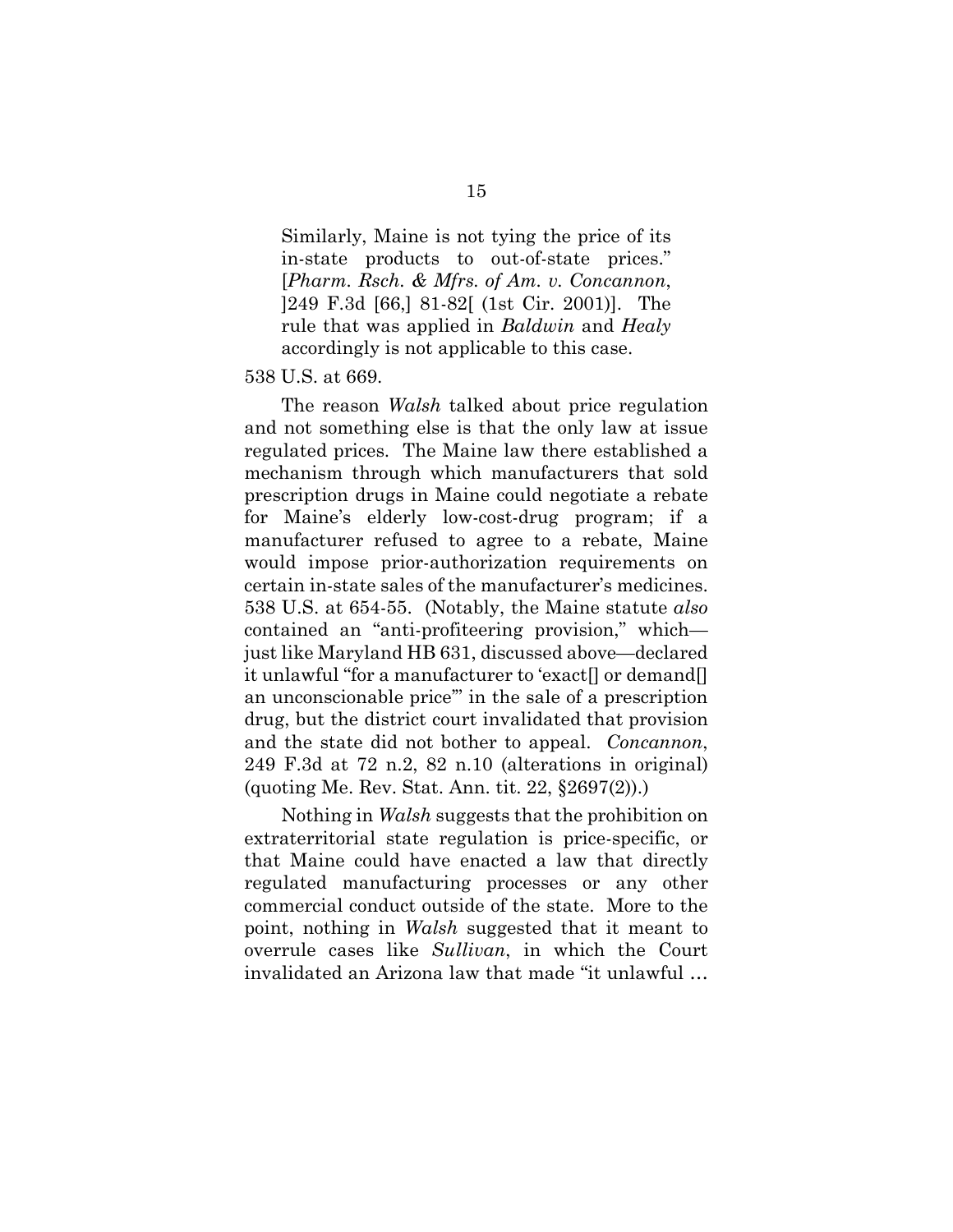to operate within the state a railroad train of more than fourteen passenger or seventy freight cars," because the "practical effect of such regulation is to control train operations beyond the boundaries of the state exacting it." 325 U.S. at 763, 775; *see also Edgar*, 457 U.S. at 642-43 (plurality op.) (citing *Sullivan* for the proposition that the Commerce Clause "precludes the application of a state statute to commerce that takes place wholly outside of the State's borders, whether or not the commerce has effects within the State"). Nothing in *Walsh* suggests the Court was restricting the application of decades of Commerce Clause cases to only price-control laws. *Cf. C & A Carbone, Inc. v. Town of Clarkstown*, 511 U.S. 383, 393 (1994) (rejecting town's attempt to justify a wastedisposal ordinance on environmental concerns with "out-of-town disposal sites," because regulating such sites would "extend the town's police power beyond its jurisdictional bounds"); *New York Life Ins. Co. v. Head*, 234 U.S. 149, 161 (1914) (Missouri could not regulate loans entered into in New York).

Nor would it make sense to limit the *Healy* doctrine to price laws. For one thing, price control laws are regulatory measures. *See generally In re Permian Basin Area Rate Cases*, 390 U.S. 747, 769 (1968). Indeed, price controls are often among the most efficacious forms of regulation. If the doctrine really were as narrow as the Ninth Circuit imagined, this Court would be hard-pressed to distinguish for constitutional purposes between "true" price control laws and other types of state regulation.

For another thing, the economic and political consequences of the Ninth Circuit's miserly view of the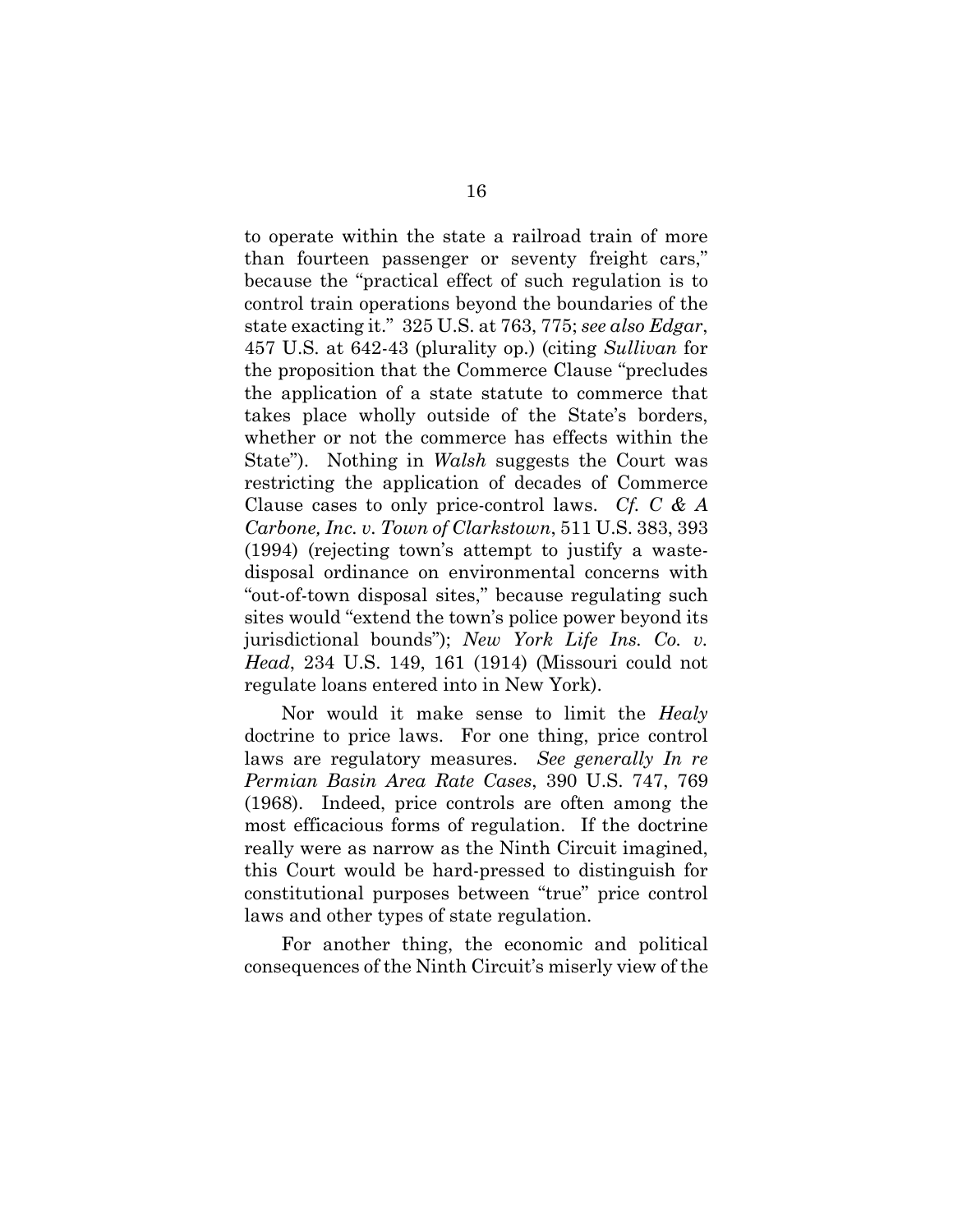extraterritoriality doctrine would be dire. California could impose traffic regulations on drivers in Nevada, just because an accident on the eastern side of Lake Tahoe may result in a trip to a California hospital. Or it could impose its health and safety regulations on a New York restaurant, just because the diners there might come back to California. And every other state could do the same in return. The result would be a Union in which individuals are far less free, and interstate commerce far more encumbered. For if a state may "'project[]' its legislation into other states and directly regulate[] commerce therein," then a notinsignificant number of individuals and business will be forced "to abandon commerce in other states," and "other states" will be forced "to alter their regulations to conform with the conflicting legislation" enacted by larger, more economically influential jurisdictions. *Old Bridge Chems., Inc. v. New Jersey Dep't of Env't Prot.*, 965 F.2d 1287, 1293 (3d Cir. 1992). That is not the federalist system our Framers designed.

The interstate market could not function if every state were allowed to impose its own rules on commerce that applied coast to coast. On the contrary, "the enactment of a similar statute by each one of the States composing the Union would result in the destruction of commerce among the several states." *Minnesota v. Barber*, 136 U.S. 313, 321 (1890). The consequences would not stop at commercial reprisals either. That is why this Court has long held that state laws that regulate transactions in other states are "virtually *per se* invalid" whether they do so *in haec verba* or in practical effect, *Brown-Forman*, 476 U.S. at 579, why it has never cast doubt on the vitality of